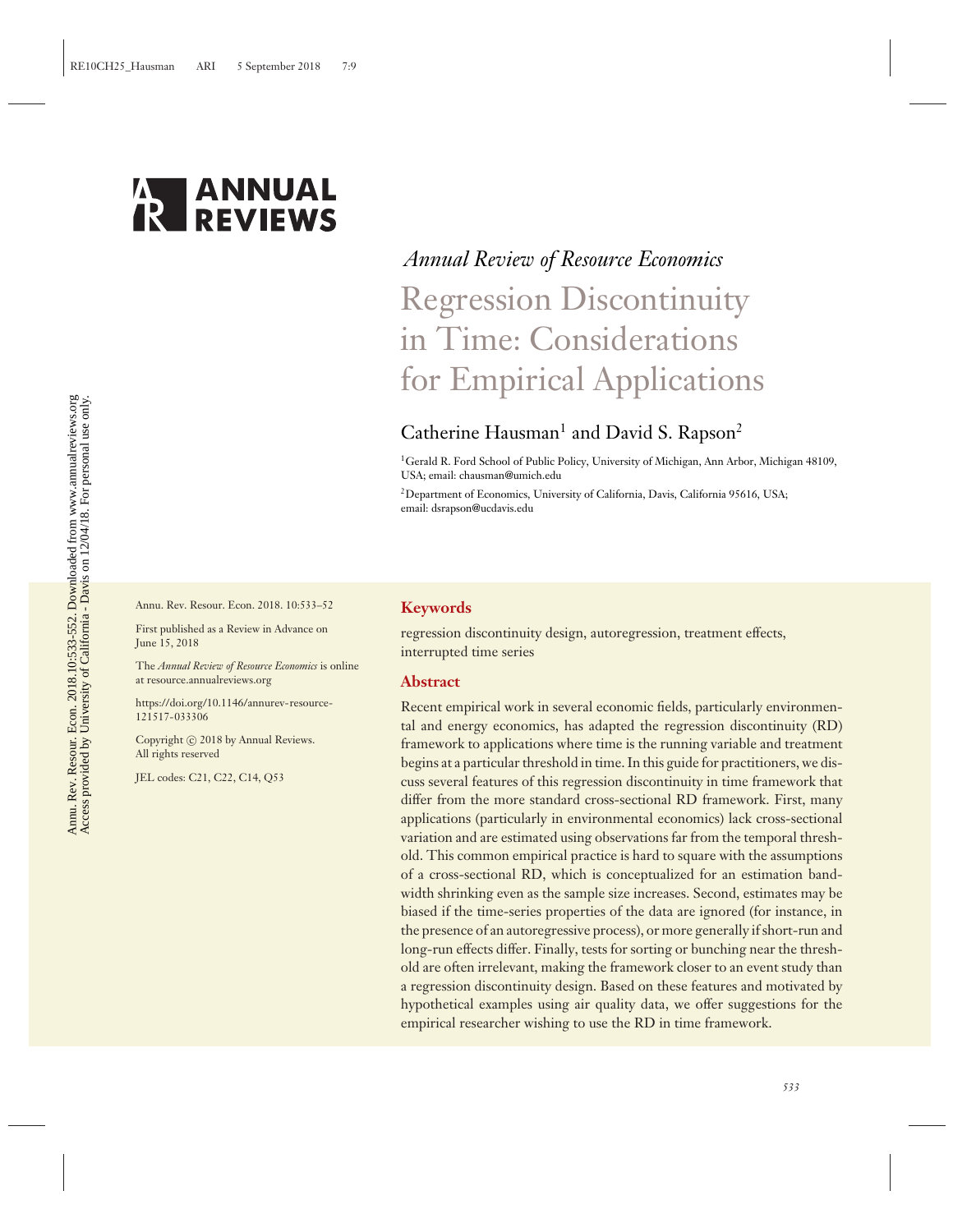#### **1. INTRODUCTION**

As noted by Lee & Lemieux (2010, p. 282), the use of the regression discontinuity (RD) framework has expanded rapidly in economics for two reasons: (*a*) "RD designs require seemingly mild assumptions compared to those needed for other nonexperimental approaches"; and (*b*) "the belief that the RD design is not 'just another' evaluation strategy, and that causal inferences from RD designs are potentially more credible than those from typical 'natural experiment' strategies." An increasingly popular application of the RD design uses time as the running variable, with a treatment date as the threshold. Examples of this regression discontinuity in time (RDiT) are given in **Table 1**. Articles using RDiT span fields that include public economics, industrial organization, environmental economics, marketing, and international trade. Many are published in high-impact journals and, as of the writing of this review, have received a cumulative citation count of around 1,100.<sup>1</sup> In this review, we describe potential pitfalls affecting RDiT, illustrate these pitfalls via simulations, and offer practical advice to researchers considering RDiT.

Many—although not all—of the publications using RDiT estimate treatment effects of environmental and energy policy.<sup>2</sup> As a hypothetical example, imagine that some regulation caused all coal-fired power plants in the United States to install an emissions control device at the same time, on the same day. The hypothetical RDiT researcher could then examine the impact on ambient air quality by estimating the change in pollution concentrations in the air at the time the policy occurred. The typical RDiT application in energy and environmental economics shares many features with this hypothetical example: (*a*) There is no available cross-sectional variation in policy implementation, so a difference-in-difference framework is not possible; (*b*) ambient air quality data are available at a daily or hourly frequency over a long time horizon (e.g., years); and

#### **Table 1 Examples of regression discontinuity in time (RDiT) publications**

| Publication                 | <b>Journal</b>                                    | <b>Setting</b>        |
|-----------------------------|---------------------------------------------------|-----------------------|
| Anderson (2014)             | American Economic Review                          | Traffic               |
| Auffhammer & Kellogg (2011) | American Economic Review                          | Air quality           |
| Bento et al. (2014)         | American Economic Journal: Economic Policy        | Traffic               |
| Burger et al. (2014)        | Transportation Research Part A                    | Car accidents         |
| Busse et al. (2006)         | American Economic Review                          | Vehicle prices        |
| Busse et al. (2010)         | <b>Marketing Science</b>                          | Vehicle prices        |
| Chen & Whalley (2012)       | American Economic Journal: Economic Policy        | Air quality           |
| Chen et al. (2009)          | <b>Journal of Marketing Research</b>              | Customer satisfaction |
| Davis (2008)                | <b>Journal of Political Economics</b>             | Air quality           |
| Davis & Kahn (2010)         | American Economic Journal: Economic Policy        | Vehicle sales         |
| De Paola et al. (2013)      | <b>Empirical Economics</b>                        | Car accidents         |
| Gallego et al. (2013)       | <b>Journal of Public Economics</b>                | Air quality           |
| Grainger & Costello (2014)  | Journal of Environmental Economics and Management | Fisheries             |
| Lang & Siler $(2013)$       | <b>Energy Policy</b>                              | Energy use            |

<sup>&</sup>lt;sup>1</sup>Citation counts were retrieved from Google Scholar on January 29, 2018. This represents a greater than 50% increase in citations since our last count in mid-2016.

<sup>&</sup>lt;sup>2</sup>A possible explanation for the proliferation of RDiT in energy and environmental economics, relative to other applied microeconomics fields, is the availability of high-frequency time-series pollution data.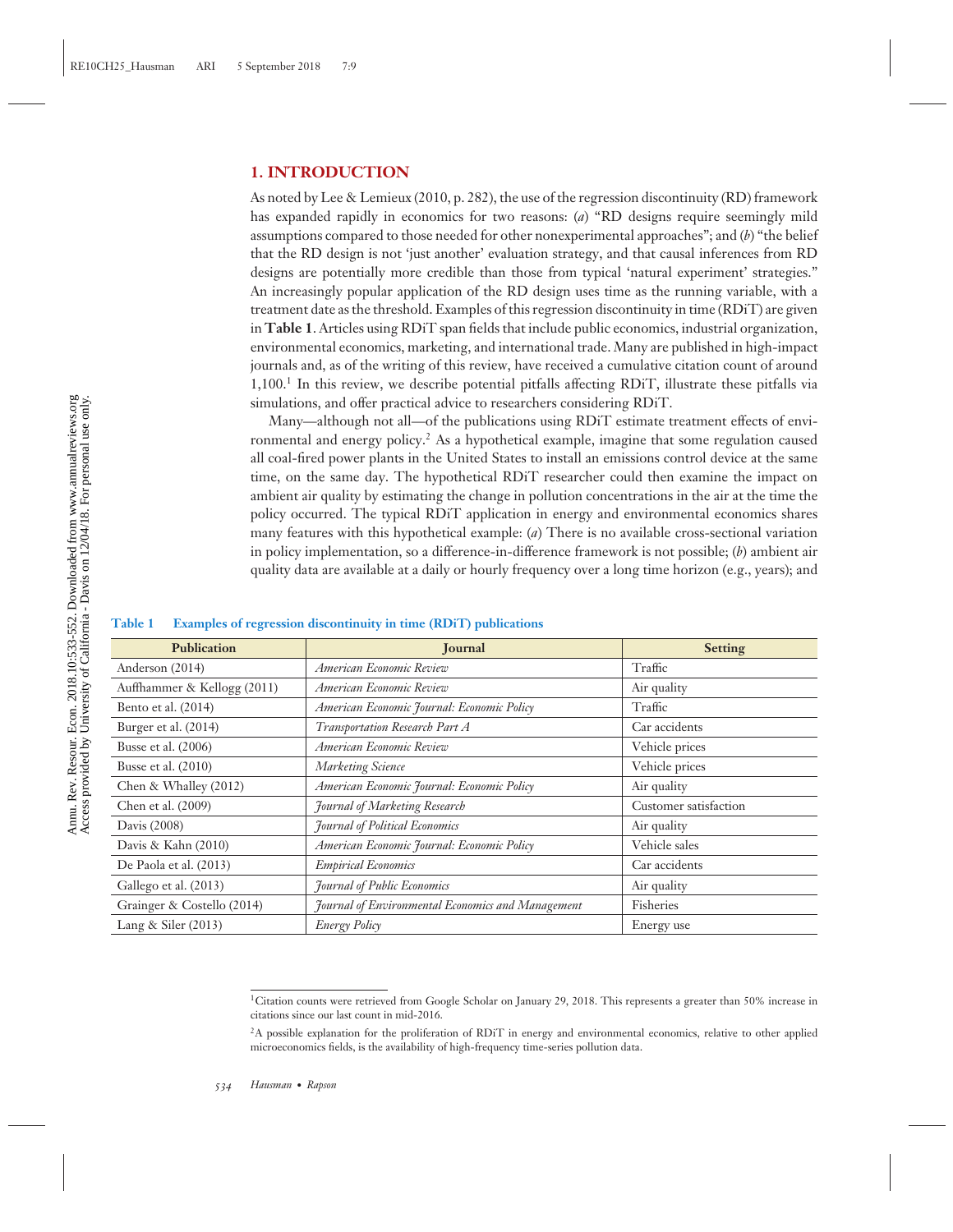(*c*) there are many potential time-varying confounders, which are assumed to change smoothly across the date of the policy change.

In contrast, a hypothetical cross-sectional RD might, for example, be based around a policy that required the device only for power plants above a certain size threshold (say, 1,000 MW). The RD researcher could then compare air quality near power plants just above and below the threshold (e.g., with 990 to 1,010 MW). In this RD, the researcher observes many units near the threshold, and other confounders are assumed to change smoothly across the size threshold.<sup>3</sup>

In this review, we argue that the most common deployment of RDiT faces an array of challenges—due primarily to its reliance on time-series variation for identification. The use of time-series variation renders the traditional RD toolkit (for example, as described in Lee & Lemieux 2010) unavailable to the researcher. Researchers implementing RDiT are advised to be aware of the multiple ways in which the framework differs from an experimental ideal. We point to three potential pitfalls by conducting Monte Carlo simulations and providing recommendations for empirical researchers.

First, many RDiT designs in the existing literature have required observations far from the temporal threshold. Identification in cross-sectional RD designs rests upon a conditional expectation as one approaches the threshold—thus relying on a mass of cross-sectional units just above and below the threshold. However, because the RDiT framework is frequently used in studies with no (or insufficient)<sup>4</sup> cross-sectional identifying variation, the sample is too small for estimation as the bandwidth narrows around the threshold. As a result, many RDiT researchers expand the time dimension, *T*, to obtain sufficient power—thus relying on observations away from the threshold. In contrast, the typical cross-sectional RD can, in theory, increase the sample size by growing *N* even while approaching the threshold. The use in RDiT of observations remote (in time) from the threshold is a substantial conceptual departure from the identifying assumptions used in a cross-sectional RD, and we show it can lead to bias resulting from unobservable confounders and/or the time-series properties of the data-generating process.

Second, RDiT requires that the researcher consider the time-series nature of the underlying data-generating process. The time-series literature has developed methods to account for processes that are autoregressive, for instance, but these methods have not generally been applied in the RDiT context. We demonstrate that such methods are relevant for proper estimation and interpretation of short-run versus long-run effects.

Finally, the McCrary (2008) density test, which is standard in cross-sectional RDs, is often not applicable when time is the running variable. This test allows researchers to assess whether observed units have sorted across the threshold, i.e., into or out of treatment, which would lead to bias in the empirical estimates. When the density of the running variable is uniform (e.g., time), the test becomes irrelevant. As such, the researcher can evaluate sorting into or out of treatment only indirectly.

Commenters have noted the similarity between RDiT and other methods (Shadish et al. 2002). For instance, the identifying variation in RDiT is similar to that in interrupted time series or a simple pre/post comparison. Davis (2008) argues that an advantage of RDiT over a pre/post

<sup>&</sup>lt;sup>3</sup>As another example, not from energy and environmental economics, a cross-sectional RD might estimate the impact of a tutoring program on student educational outcomes. To qualify for the program, a student would need to have scored below some threshold (say, 500 points) on an exam. The researcher would then look at student outcomes after the program only for students with exam scores close to 500 points.

<sup>4</sup>Some RDiT studies observe data series at multiple locations, but with policy implementation occurring at a single date for all locations. Thus any spatial correlation will undermine the cross-sectional variation. Other articles observe data series at multiple locations, but estimate a separate RDiT for each individual location, so that asymptotics are conceptualized in *T*.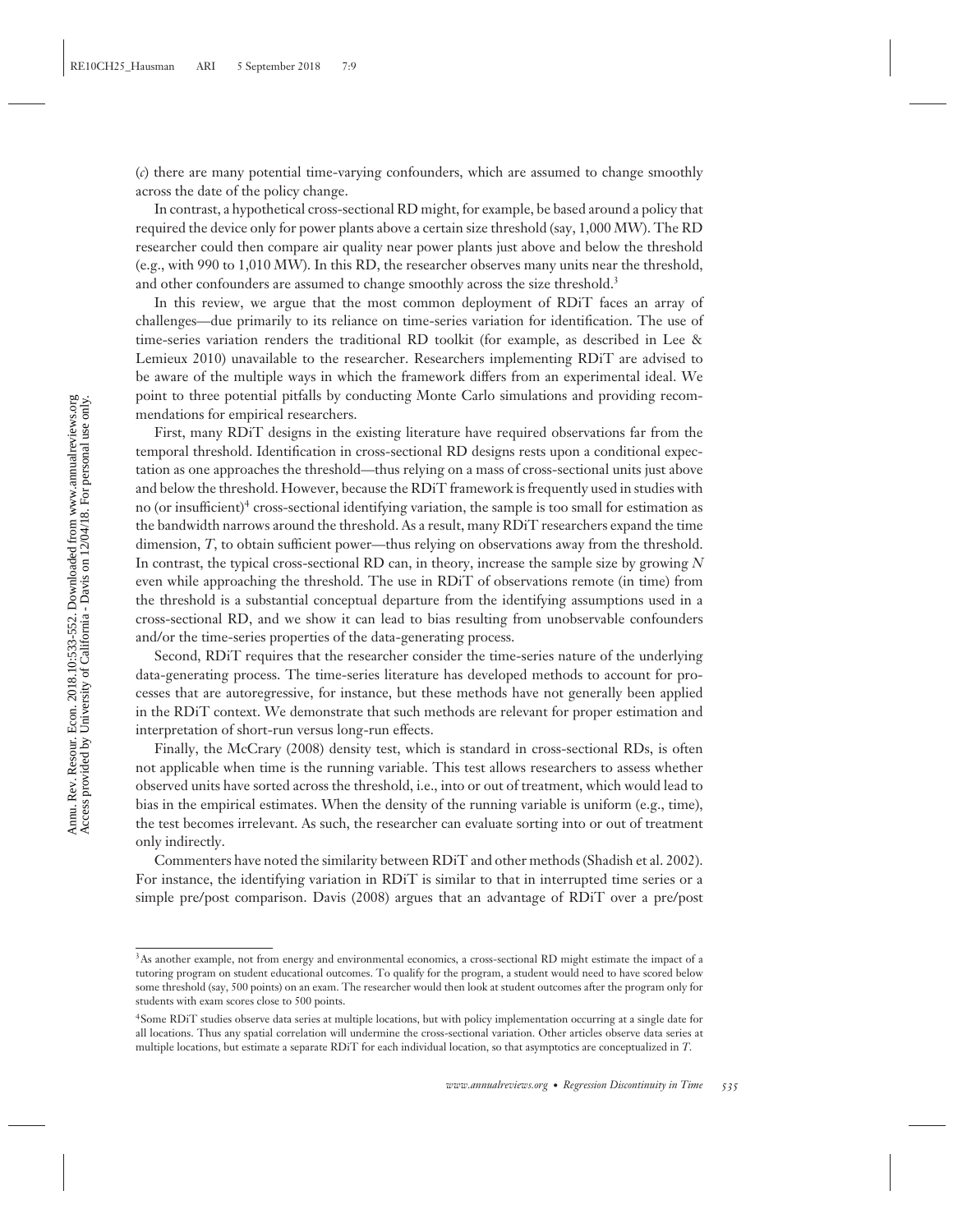comparison is the ability to include flexible controls, driven by the high-frequency nature of the data used in most RDiT articles. These high-frequency data also invite comparisons to the widely used event study framework. However, while the context in which RDiT is used is often similar to the context in which event studies are used, the specifications used in practice have tended to be quite different, as has the discussion of identification. For instance, the widely cited event studies in environmental economics that have analyzed stock returns<sup>5</sup> generally (*a*) do not use long time horizons, instead focusing on short windows around the event; (*b*) do not use a single time series, but rather panel data; and (*c*) do not use high-order polynomial controls in time.

This review clarifies how the RDiT framework as typically implemented differs from the crosssectional RD. In doing so, we encourage researchers implementing RDiT to be aware of the ways the framework differs from an experimental ideal and to recognize that the failure of untestable assumptions can lead to biased results.

### **2. THE REGRESSION DISCONTINUITY IN TIME FRAMEWORK AND COMPARISON TO OTHER METHODS**

#### **2.1. The Regression Discontinuity Framework**

In this section, we briefly lay out and compare the cross-sectional RD framework and the RDiT framework. We begin by revisiting the cross-sectional RD framework, with the main purpose to reiterate the notation that has become common in the RD literature, following Imbens & Lemieux (2008) and Lee & Lemieux (2010). For context, suppose a researcher wishes to evaluate the impact on air quality of the policy described in the introduction: a policy that requires a pollution control device only for power plants above a certain size threshold, such as 1,000 MW.

The appeal of the RD approach can be most clearly seen through the lens of the Neyman-Rubin potential outcomes framework (Rubin 1974, Splawa-Neyman 1990) and the intuitive similarity to the randomized controlled trial (RCT). The empiricist cannot observe an individual power plant (*i*) in more than one state of the world at once, so she cannot explicitly compare an outcome such as nearby air quality  $(Y_i)$  under both treatment status  $(T)$  and control status  $(C)$ . The causal treatment effect is logically well defined as the difference in the outcome variable in the two states of the world  $(Y_i^T - Y_i^C)$ , but it is unobservable at the individual level. Instead, empiricists seek to estimate the average treatment effect  $E[Y_i^T - Y_i^C]$  using some representative sample of the relevant population. A comparison of average outcomes of subjects who receive treatment to that of subjects who do not receive treatment (i.e.,  $E[Y_i^T] - E[Y_i^C]$ ) provides an estimate of the average treatment effect. If the expected outcome of treated subjects—had they not been treated—is equal to the expected outcome of nontreated subjects, then an unbiased estimate of the causal impact of the treatment can be obtained.<sup>6</sup>

A well-designed experiment randomly assigns subjects into treatment or control status. One way to randomize would be to assign each subject a draw, ν, from a distribution. If the distribution is uniform over the range, say, [0,1], then a simple assignment rule can allocate subjects into control and treatment. For a 50/50 split, subjects with a draw of  $v > 0.5$  are given the treatment, and those with  $\nu < 0.5$  are not.

<sup>&</sup>lt;sup>5</sup> Examples include Hamilton (1995), Konar & Cohen (1997), and Dasgupta et al. (2001).

<sup>&</sup>lt;sup>6</sup>In the power plant example, the mean potential air quality under treatment near treated power plants must equal the mean potential air quality under treatment near untreated power plants. Similarly, the mean potential air quality without treatment near treated power plants must equal the mean potential air quality without treatment near untreated power plants.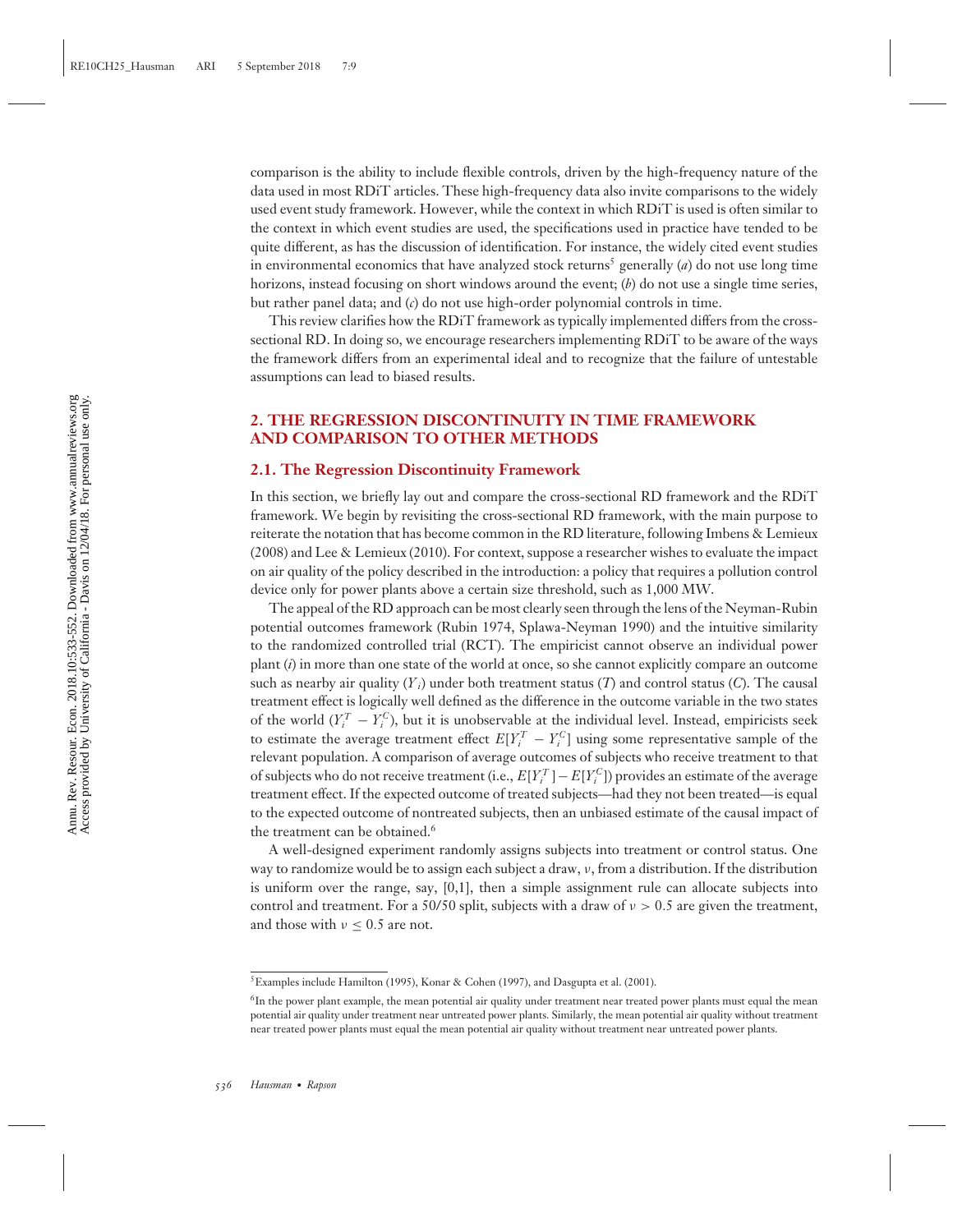The power and appeal of RD designs are derived from their close proximity to this experimental ideal. Lee & Lemieux (2010, p. 289) go so far as to describe RD designs as a "local randomized experiment." In the RD context, treatment occurs on one side, but not the other, of some threshold  $c$  for a treatment assignment variable  $X$ .<sup>7</sup> That is, a treatment assignment variable  $X_i$  is observed for each individual *i*. Then, if  $X_i > c$ , the subject is treated, and if  $X_i < c$ , the subject is not. Typically, many units of observation fall in the neighborhood of the threshold, allowing estimation via a cross-sectional comparison of subjects just above and just below the threshold.

In the previous example, rather than randomly assigning a power plant's treatment status by, for example, flipping a coin, treatment in the RD framework is determined by whether the power plant is larger than 1,000 MW. While very small power plants (e.g., 100 MW) are likely to differ from very large power plants (e.g., 3,000 MW), the researcher may reasonably assume that power plants near the threshold are comparable (e.g., a 990-MW plant is comparable to a 1,100-MW plant). A credible RD design thus is conceptually similar to the randomized experiment described above: in the neighborhood of the threshold, whether *X* is above or below the threshold is as good as random. If true, RD designs can be analyzed, tested, and trusted similar to randomized controlled trials.

Lee & Lemieux (2010) develop a checklist of recommended diagnostics that can provide evidence on the quality of causal inference using RD estimates. The purpose of the checklist is, basically, to determine that there are no other explanations than the treatment itself for differences in outcomes between treatment and control subjects. If the empirical setting passes the tests, the RD is generally viewed as producing an unbiased estimate of the causal average treatment effect.<sup>8</sup>

#### **2.2. The Regression Discontinuity in Time Framework**

In the typical RDiT framework, the researcher knows the date *c* of a policy change. She assumes that for all dates  $t > c$ , the unit is treated, and for all dates  $t < c$ , the unit is not. This RDiT setup uses time-series data, for instance, daily or hourly observations, for a given geographic region (e.g., a city as in Chen & Whalley 2012 or a building as in Lang & Siler 2013).<sup>9</sup> A common application in the energy and environmental economics literature is the evaluation of policies impacting air quality (see **Table 1**).

Returning to the power plant example, suppose the policy requiring a pollution control device takes effect on a particular date and impacts all power plants. Suppose the researcher does not observe emissions from individual firms, but rather ambient air quality within a city. Rather than observing air quality near some power plants that are treated and others that are not (as in the cross-sectional RD framework above), the researcher observes air quality near power plants that are treated in some periods and untreated in others. Among the identification challenges in such a setting are that (*a*) there is no cross-sectional variation in treatment, so no difference-in-differences

<sup>7</sup>We refer to this as the running variable throughout. It is also commonly referred to as the forcing variable in the RD literature.

<sup>8</sup>The estimate of the average treatment effect is local in the sense that it is representative only of the units of observation near the threshold; it may differ from the treatment effect for units far from the threshold.

<sup>9</sup>Some studies leverage cross-sectional variation by observing multiple geographic regions, although typically, the timing of the policy change is common to the different regions. Other studies observe multiple geographic regions but estimate a separate RDiT specification for each location. In either case, asymptotics are primarily or entirely in *T*, not *N*.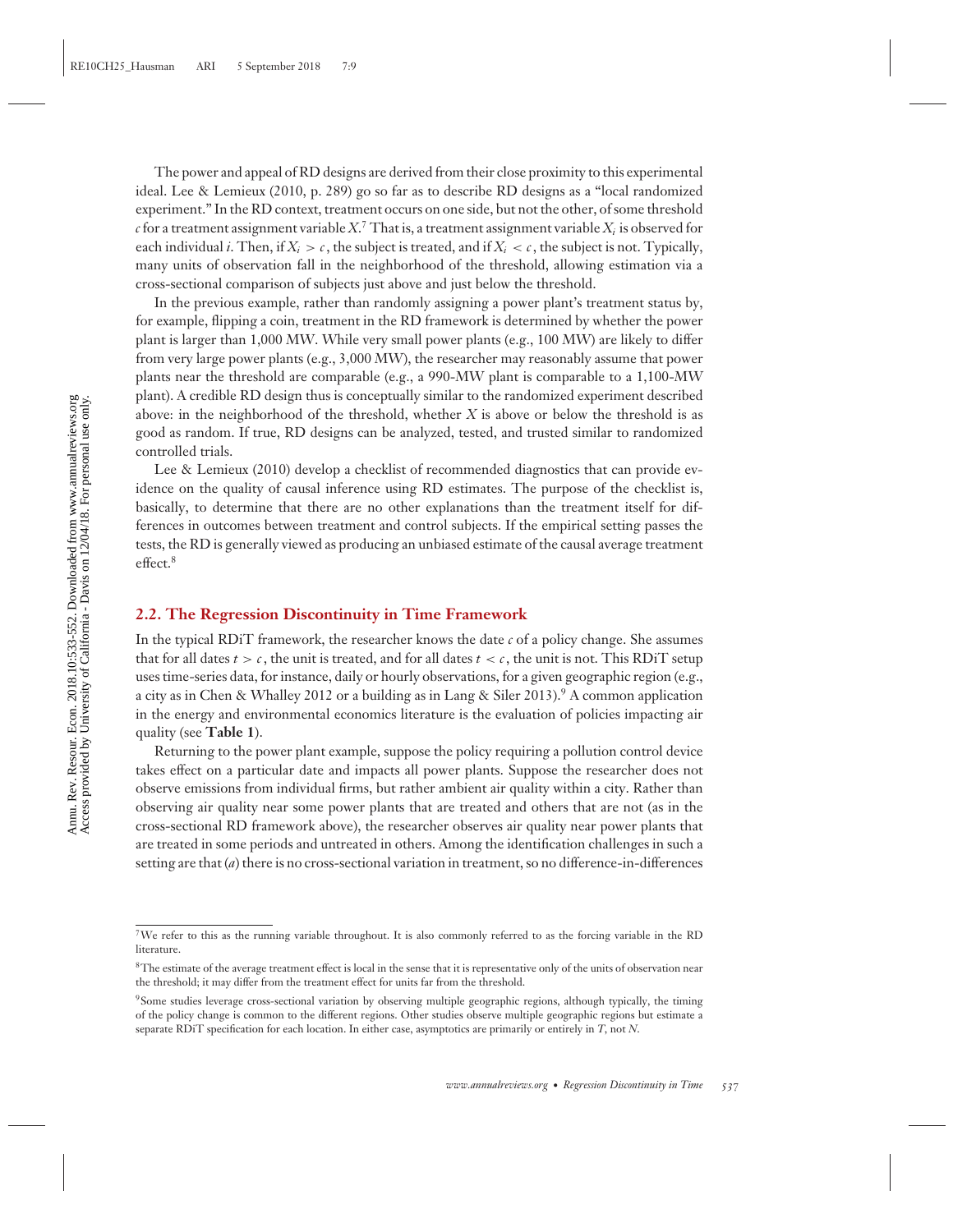is possible;10 and (*b*) there are many confounders, such as changes in weather and emissions from other industries, that may change at the same time as the policy change.

In contrast to the time-series examples provided above, it is possible to imagine an RD context where time is the running variable but the framework approaches the as-good-as-random interpretation of a cross-sectional RD. We would exclude such an empirical context from the RDiT class. Consider the study of Ito (2015), which uses time as the running variable but relies on asymptotics in *N*. The time threshold in that study determines eligibility for an electricity rebate program. Customers who initiated service after the threshold date were ineligible, whereas those before were eligible. This threshold date was set retroactively, long after it had passed. To return to the power plant example, a comparable RDiT would be if coal plants built after the year 2001 were required to install emissions controls, and this policy were announced and took effect in the year 2010. For Ito's design, there is a credible claim to exogeneity of service initiation date with respect to the threshold (no sorting behavior), a substantial mass of customers on either side of the threshold (asymptotics in *N*), and the ability to deploy the standard toolkit of cross-sectional RD diagnostics. This design differs markedly from that in studies relying on a time threshold and identifying based on asymptotics in *T* (rather than *N*).

#### **2.3. Conceptual Differences Between Regression Discontinuity and Regression Discontinuity in Time**

When we compare the cross-sectional RD with the RDiT, several conceptual differences emerge. The first is one of interpretation. The previous sections described a local randomization interpretation of the RD design in which, within a small neighborhood around the threshold, treatment status can be thought of as essentially akin to a roll of a die. As noted by Jacob et al. (2012), although some researchers have focused on local randomization, others have emphasized instead the RD as characterized by the discontinuity at a threshold. The randomization characterization is emphasized by, for instance, Lee (2008) and Lee & Lemieux (2010), whereas the discontinuity characterization is emphasized by Hahn et al. (2001). In part, the distinction is about whether the RD framework is closer to a randomized experiment than are other quasi-experimental frameworks, a matter of some debate (Shadish et al. 2002). The RDiT framework in the power plant example clearly accords with the discontinuity at a threshold interpretation of RD designs (where the discontinuity is at a moment in time), but it is less clear that it accords with the local randomization interpretation of  $RD$ .<sup>11</sup> The running variable is time itself—and time cannot be thought of as randomly assigned within a neighborhood around a threshold.<sup>12</sup> To the extent that the RD framework is simply another quasi-experimental framework (one that uses a discontinuity), RDiT is conceptually similar. To the extent that RD is closer to a randomized trial (i.e., uses a local randomization), RDiT is conceptually distinct.

<sup>&</sup>lt;sup>10</sup>RDiT can also provide value in settings where difference-in-differences is possible but limited in some way. For instance, Auffhammer & Kellogg (2011) use a difference-in-difference framework as part of their analysis, but they additionally use the RDiT approach because they are interested in heterogeneous treatment effects across space. Some articles also compare RDiT and difference-in-difference estimates, such as Chen & Whalley (2012) and Gallego et al. (2013)—this comparison can be useful where an untreated unit exists but its validity as a control is in doubt.

<sup>&</sup>lt;sup>11</sup>A brief discussion of RDiT is given in Lee & Lemieux (2010), motivated by the large number of studies that use age as the running variable. The focus of that discussion is on the inevitability of treatment.

<sup>&</sup>lt;sup>12</sup>The threshold itself (the particular date the treatment is implemented) is also not generally randomly assigned; rather, it is chosen by policy makers and announced in advance.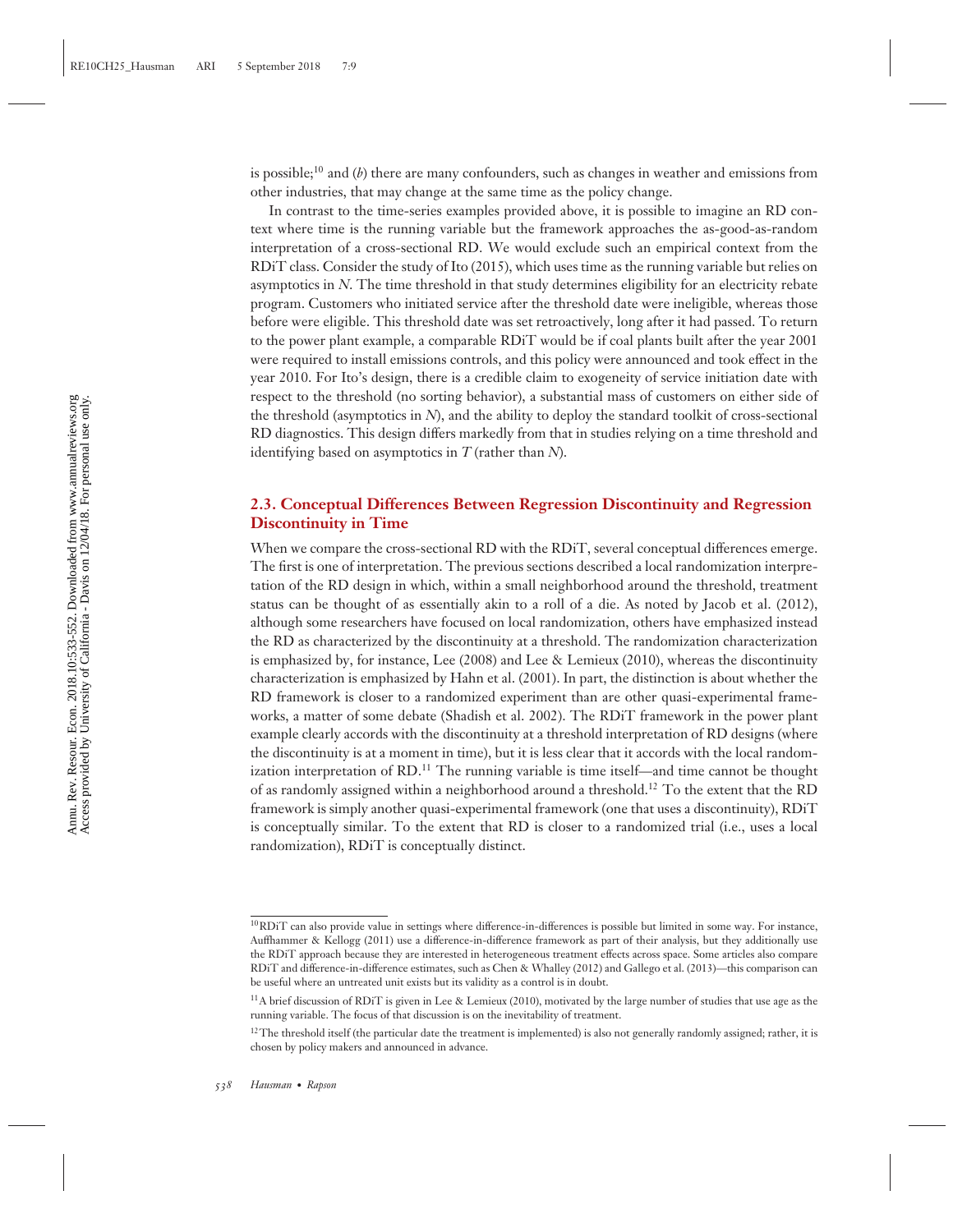A second, and more important, difference between RD and RDiT is the way in which the sample size is allowed to grow. The standard RD is identified in the *N* dimension, allowing the researcher to grow the sample size even as the bandwidth shrinks arbitrarily around the threshold. In contrast, RDiT is typically identified using variation in the *T* dimension—of the 14 articles we cite, only three use cross-sectional variation in the treatment date.<sup>13</sup> When using a time series of air quality data with a single treatment date, a researcher cannot grow the sample size while simultaneously shrinking the bandwidth (the proximity to the threshold). Rather than simply a matter of interpretation, the inability to grow the sample size near a threshold poses operational problems for the empirical researcher. RDiT studies tend to rely on observations quite far (in time) from the threshold, leaving the researcher more vulnerable to bias from unobservable confounders. The majority of the RDiT literature we examine uses a sample size of at least two years, and several use eight years or more—a period over which many unobservable changes could occur.

A related difference between RD and RDiT is the need to include control variables. In the cleanest cross-sectional RD, since treatment is as good as random within a narrow bandwidth, few controls are needed. Researchers include a control for the running variable itself, so that the necessary assumption is simply that the association between the running variable and the potential outcomes is smooth. Other covariates can be included to reduce noise and increase precision, but they are not needed for an unbiased estimate (Lee & Lemieux 2010). In contrast, in the RDiT setting, unobservables correlated with the running variable may have discontinuous impacts on the potential outcome. For instance, supposing that the power plant policy were implemented on a Monday, and the researcher observed air pollution at the daily level, it is hard to imagine that the potential outcome evolves smoothly from the weekend to the beginning of the work week. Of the 14 articles we cite, all but one include discontinuous controls such as day-of-week or weekend effects. The impact of such covariates is in part what prevents the researcher from using a very narrow window: One could not simply compare the day before the threshold to the day after. As a result, covariates in the RDiT context may need to be included as controls to prevent bias, rather than simply to improve precision.

Finally, the assumptions needed for inference are different from those in the cross-sectional RD. In particular, the errors are likely to exhibit persistence. We refer the reader to the large time-series literature for how to deal with serially correlated errors.

Two additional observations are worth noting with regard to inference. First, for a local linear RDiT framework, small-sample inference may be necessary. This differs from the typical implementation of the cross-sectional RD, where the researcher may have a large sample even close to the threshold. Second, some series (such as commodity prices) will contain unit roots, and as such, require different procedures for inference than are found in cross-sectional RD designs.

#### **3. MONTE CARLO SIMULATIONS**

In this section, we describe Monte Carlo simulations that allow us to examine and decompose threats to identification in the RDiT and to test potential remedies. Using real-world pollution monitoring data as a base, we impose simulated treatment effects. Essentially, we are simulating the impact of a policy such as the one described previously, in which power plants are required to install an emissions control device. We then attempt to retrieve the policy impact using RDiT approaches. In addition to results using real-world pollution monitoring data (with a simulated

<sup>&</sup>lt;sup>13</sup> Some studies have multiple cross-sectional sites, but with a common treatment date. Others have multiple treatment dates but run the RDiT specifications on site-specific time series.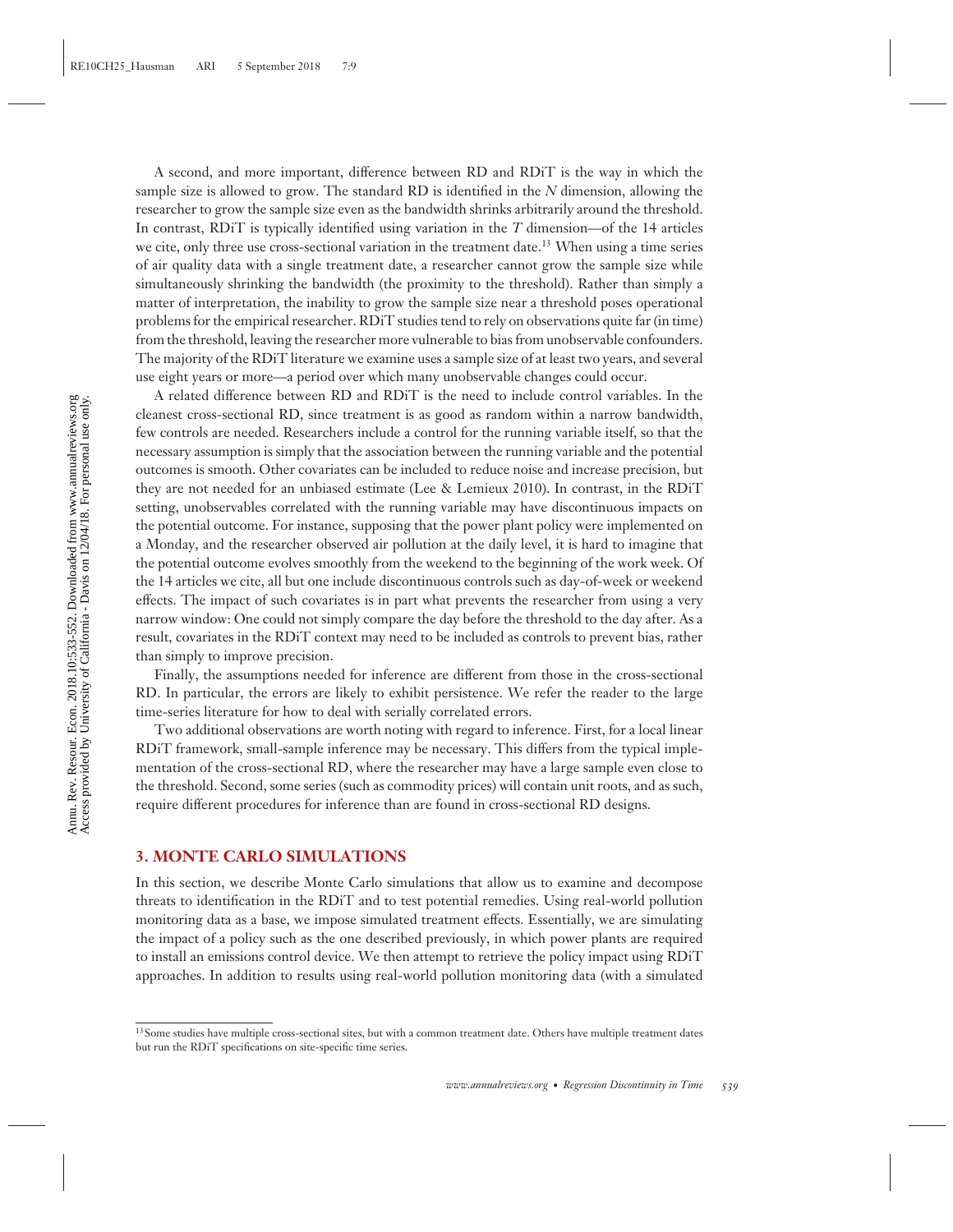treatment), we present results using simulated data in which we control the data-generating process completely. While the former data set has properties similar to data used in many existing RDiT applications, the latter allows us to examine how our results might generalize to other settings.

For the results using air quality data, we use the daily ozone and weather data from Auffhammer & Kellogg (2011). We drop monitors in California, as those are subject to the sharply discontinuous treatment found in their study. It is important to note that the remaining monitors may also face confounding treatments, such as (unobserved to the researcher) environmental regulations. However, these are the sorts of confounders that the RD approach is meant to control for. We restrict the sample to those monitors open for the entire sample period and with no two-month gaps in coverage, leaving us with 108 monitors. The data contain daily observations of the maximum measured ozone concentration. As is standard in the literature, we use the log of ozone concentrations. Control variables include daily minimum and maximum temperature and daily rain and snowfall totals. **Supplemental Table 1** gives summary statistics.

The first set of Monte Carlo simulations is aimed at demonstrating how the RDiT method recovers the true causal treatment effect when the estimating equation is correctly specified. We begin by constructing a simulated treatment effect that begins at a known start date (using 10 randomly selected start dates).<sup>14</sup> Then for each monitor's data series  $x_{i,t}$ , and using  $\beta = -0.2$ , we construct our outcome variable,  $y_{i,t} \equiv x_{i,t} + \beta \cdot \mathbb{1}\{t \ge t_{\text{start}}\}$ . A representative figure of both the true pollution data series  $x_{i,t}$  and the constructed outcome variable  $y_{i,t}$  is given in **Supplemental Figure 1**.

We evaluate the RDiT method for our constructed outcome variable.We assume the researcher knows the true start date and wishes to uncover the treatment effect β. We run the usual RDiT regressions, using both a polynomial approach and a local linear approach.15 For the polynomial specifications, we follow Davis (2008) and use an eight-year window around the treatment start date. We show results both using a global polynomial for the entire sample period and using separate polynomials for the pre- and postperiods.<sup>16</sup> As is standard in the air pollution policy evaluation literature, we control in all specifications for seasonality with month effects and day of week effects and for weather using cubic functions of minimum daily temperature, maximum daily temperature, rainfall, and snowfall.

Ambient air quality data can be highly variable (see, e.g., **Supplemental Figure 1**), so controls are important for absorbing noise. One difficulty with a local linear specification using only a few weeks of observations is that controls can be difficult to include. If the treatment happens to begin on a Monday, a local linear specification needs to separately identify the "Monday effect" from the treatment effect of interest. We propose an alternative to the standard local linear specification. We use a two-step procedure, which we refer to hereafter as augmented local linear. First, the impacts of weather and seasonality controls are estimated, and the residuals are saved, using an eight-year data window. Then, a local linear specification is estimated using just the residuals for dates that are within a narrow bandwidth, such as 30 days in the preperiod and 30 days in the

<sup>14</sup>We exclude potential start dates that do not have four years of data each for the pre- and postperiods. A full list of the treatment start dates is given in the **Supplemental Appendix**.

<sup>&</sup>lt;sup>15</sup>For the local linear specifications, we use a rectangular kernel and 30 days of data in the pre- and postperiods—so the specification is an ordinary least squares regression with a linear time trend using only observations within one month of the treatment start date.

<sup>&</sup>lt;sup>16</sup>The order of the polynomial is chosen by the Bayesian information criterion (BIC). The global polynomial specification allows up to order nine. When the polynomial is separated into a preperiod polynomial and postperiod polynomial, we use a BIC selection over all nine possible combinations of polynomials of order one, two, and three.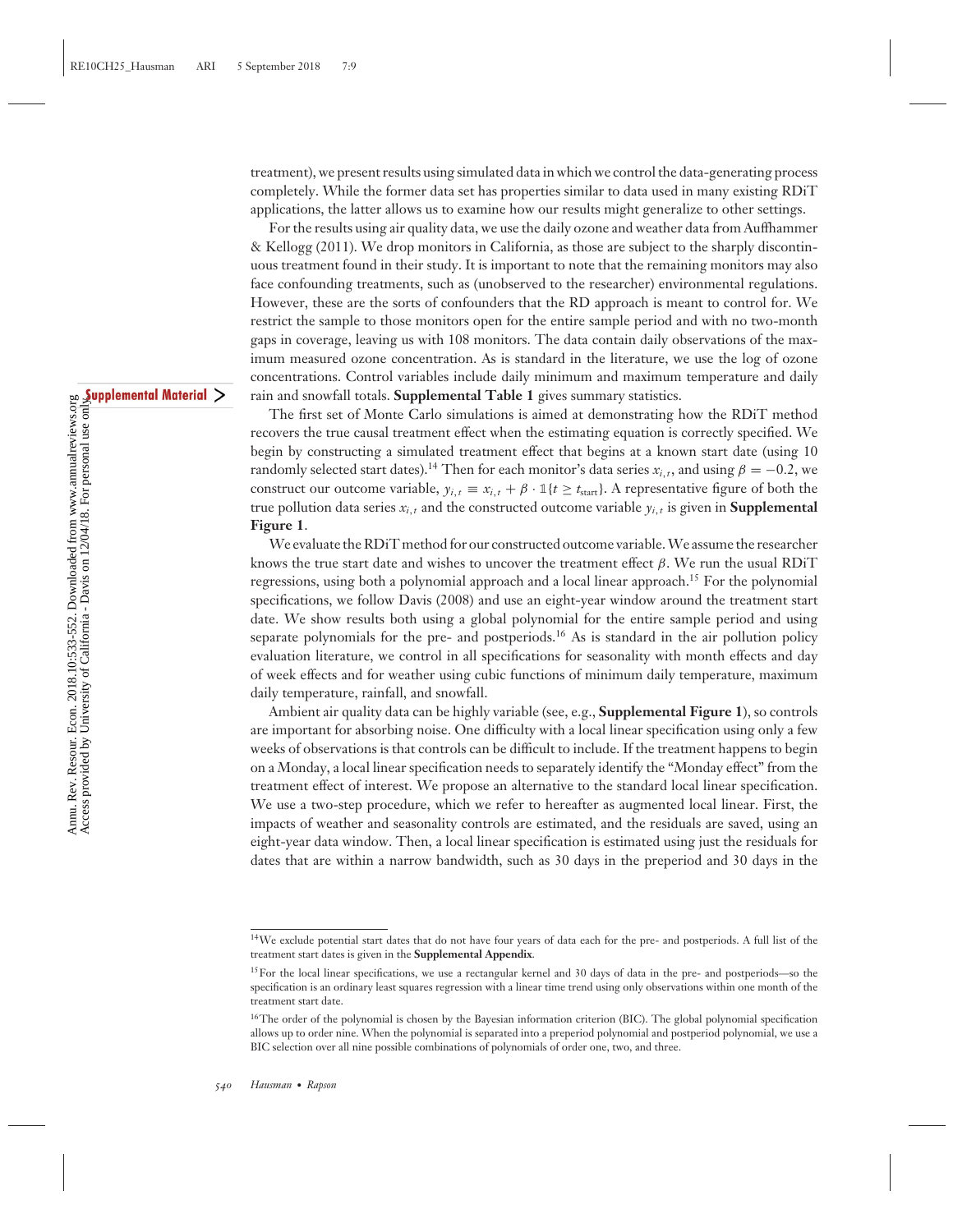|                       | <b>BIC-chosen:</b> | <b>BIC-chosen:</b>  |                     |              | Pre-/post-,  |
|-----------------------|--------------------|---------------------|---------------------|--------------|--------------|
|                       | global             | separate            |                     | Augmented    | monthly      |
|                       | polynomials        | polynomials         | <b>Local linear</b> | local linear | observations |
| a. Air quality data   |                    |                     |                     |              |              |
| Estimated beta        | $-0.20$            | $-0.21$             | $-0.19$             | $-0.18$      | $-0.19$      |
|                       | (0.11)             | (0.11)              | (0.29)              | (0.26)       | (0.10)       |
| <b>Observations</b>   | 2,822              | 2,822               | 59                  | 59           | 96           |
|                       | (72)               | (72)                | (3.5)               | (3.5)        | (1.0)        |
| Polynomial order      | 4.0                | 1.7, 1.6            | NA                  | <b>NA</b>    | NA           |
|                       | (2.9)              | (0.8), (0.8)        |                     |              |              |
| b. Simulated data     |                    |                     |                     |              |              |
| <b>Estimated</b> beta | $-0.20$            | $-0.20$             | $-0.19$             | $-0.19$      | $-0.19$      |
|                       | (0.07)             | (0.08)              | (0.51)              | (0.51)       | (0.08)       |
| Observations          | 2,921              | 2,921               | 61                  | 61           | 96           |
|                       |                    |                     |                     |              |              |
| Polynomial order      | 1.0                | 1.0, 1.0            | NA                  | NA           | <b>NA</b>    |
|                       | (0.05)             | $(0.03)$ , $(0.06)$ |                     |              |              |

**Table 2** Regression discontinuity in time estimates for simulated treatment,  $\beta = -0.2$ 

Each column of this table reports the mean treatment effect coefficient and number of observations across 2,080 regressions. The standard deviation of the estimate and number of observations are in parentheses. **Table 2***a* uses ambient air quality data with a simulated treatment effect, whereas **Table 2***b* uses white noise with a simulated treatment effect. For both parts, the true treatment effect is −0.2. The empirical specification varies across the columns; see text for details. Differences in the sample size across regressions arise because of missing data points in the air quality data series. Note that the observation count in column 4 is for the second estimation step; the first step uses the same number of observations as the polynomial specifications in columns 1 and 2. Abbreviations: BIC, Bayesian information criterion; NA, not applicable.

postperiod. The researcher can retrieve consistent estimates of standard errors by implementing a bootstrapping procedure that allows first-stage variance to be reflected in the second stage.

Additionally, to compare the RDiT approach using high-frequency data to a simple pre/post analysis where high-frequency data are not available, we collapse the data into monthly averages and run a regression that controls for the weather and seasonality variables as well as a linear trend. We run a separate regression for each monitor. For all results, we show the average and its standard deviation across the 10 randomly selected start dates and 108 monitors.<sup>17</sup>

We also show Monte Carlo simulations for a data set in which the counterfactual is simply an error term that follows a standard normal distribution (the realization of a Gaussian white noise process). The length of the observed data series is the same as for the air quality data, and we show results for 1,000 iterations. We again construct a treatment effect beginning at the known start date:  $y_{i,t} \equiv \beta \cdot \mathbb{1}\{t \ge t_{\text{start}}\} + \varepsilon_{i,t}$ , where now  $\varepsilon_{i,t} \sim N(0, 1)$ .

As can be seen in **Table 2**, the RDiT performs well when the treatment start date is precisely known by the researcher and the treatment effect is constant over time. All five columns show estimates close to the true treatment effect, although with varying degrees of precision. The global polynomial results are more precise than the local linear, a standard finding in the RD literature. In **Table 2***a* (using air quality data), the augmented local linear, which strips out the effects of controls using a much longer data series, is less noisy than the traditional local linear,

<sup>&</sup>lt;sup>17</sup>We report the standard deviation of the estimated treatment effect across all monitors and start dates to give a sense of the variation in the estimated treatment effect. The standard error of the mean of the estimates would naturally be smaller.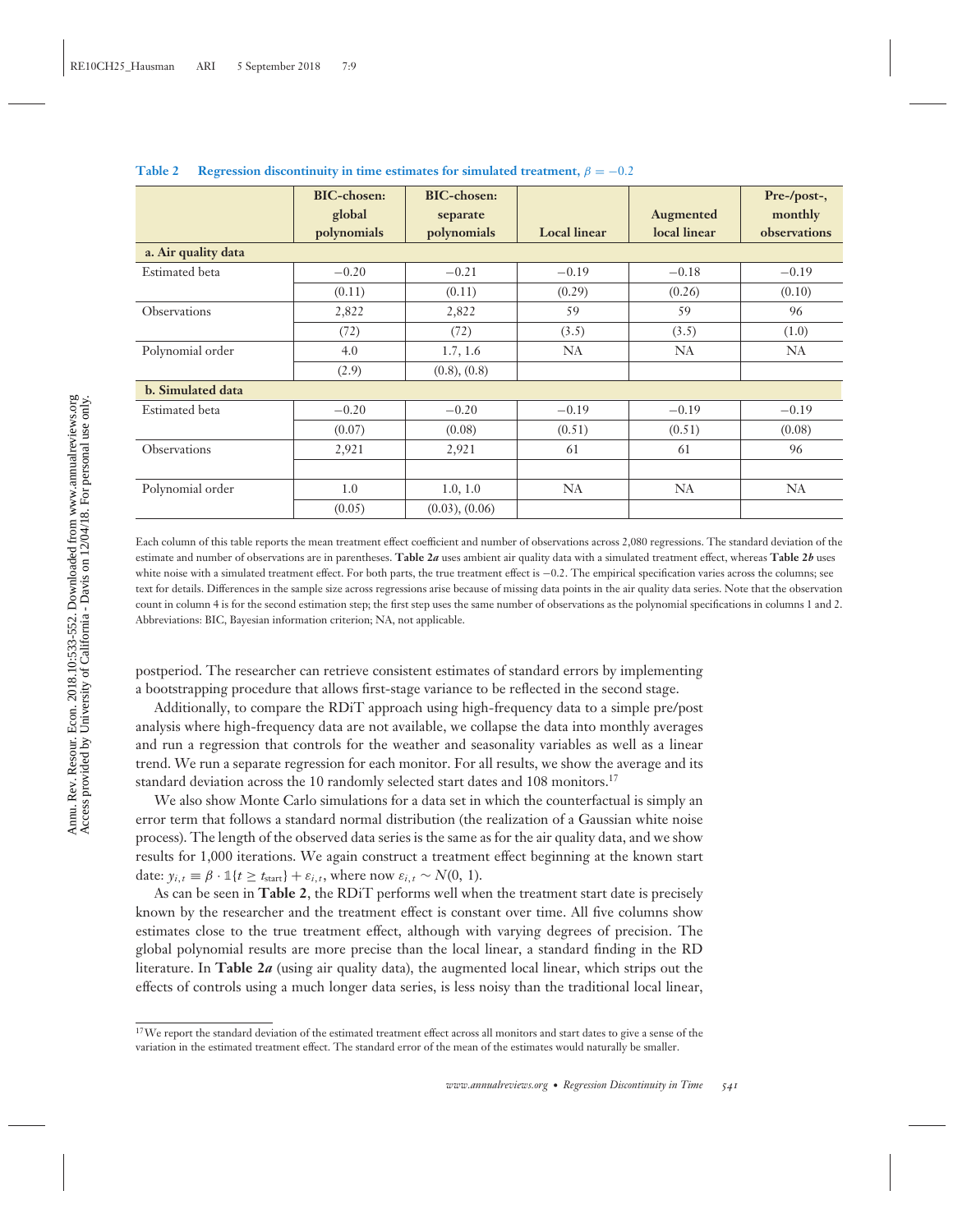

#### **Figure 1**

Representative regression discontinuity in time (RDiT) graphs, no confounders. These figures plot RDiT estimates for a single representative monitor, with separate panels for two different empirical specifications. Both panels show residuals after controls have been removed (*blue circles*) and a line fitted to those residuals (*dark blue line*). The left-hand panel uses a global polynomial approach, and the right-hand panel uses a local linear approach with 30 days of observations on either side of the treatment threshold (*vertical gray line*). Plots for additional specifications (separate pre/post polynomials, an augmented local linear approach, and a collapse to monthly averages) are provided in the **Supplemental Appendix**.

as intended. In **Table 2***b*, which uses noise data, there are no controls needed, so the local linear and augmented local linear results are identical. The pre/post results in the right-most column are similar to the polynomial and local linear results, indicating that little has been gained by the use of high-frequency controls.

Figure 1 plots these results at a representative monitor, where representative is defined as having an estimated beta close to the average estimated beta. For space considerations, only the global polynomial and local linear approaches are plotted. **Supplemental Figure 2** shows plots for the other specifications. The left-hand panel shows the global polynomial estimation; the right-hand panel shows a local linear specification with a bandwidth of 30 days before and 30 days after the treatment date.<sup>18</sup>

**Table 2**, **Figure 1**, and **Supplemental Figure 2** demonstrate how the RDiT method (whether implemented with a polynomial control, a local linear specification, or our augmented local linear specification) recovers the causal effect of interest when the estimating equation is correctly specified. Next, we examine how different implementations of the RDiT method perform when the estimating equation is not correctly specified.

### **4. SOURCES OF POTENTIAL BIAS**

#### **4.1. Time-Varying Treatment Effects**

The RDiT data set frequently has little or no cross-sectional variation. A study might analyze outcomes relating to a single cross-sectional unit, or evaluate separate RDiT specifications for

<sup>18</sup>Although the BIC-chosen polynomial order happens to be low for this monitor, on average, the BIC-chosen order is 4 for the global specification (see **Table 2**).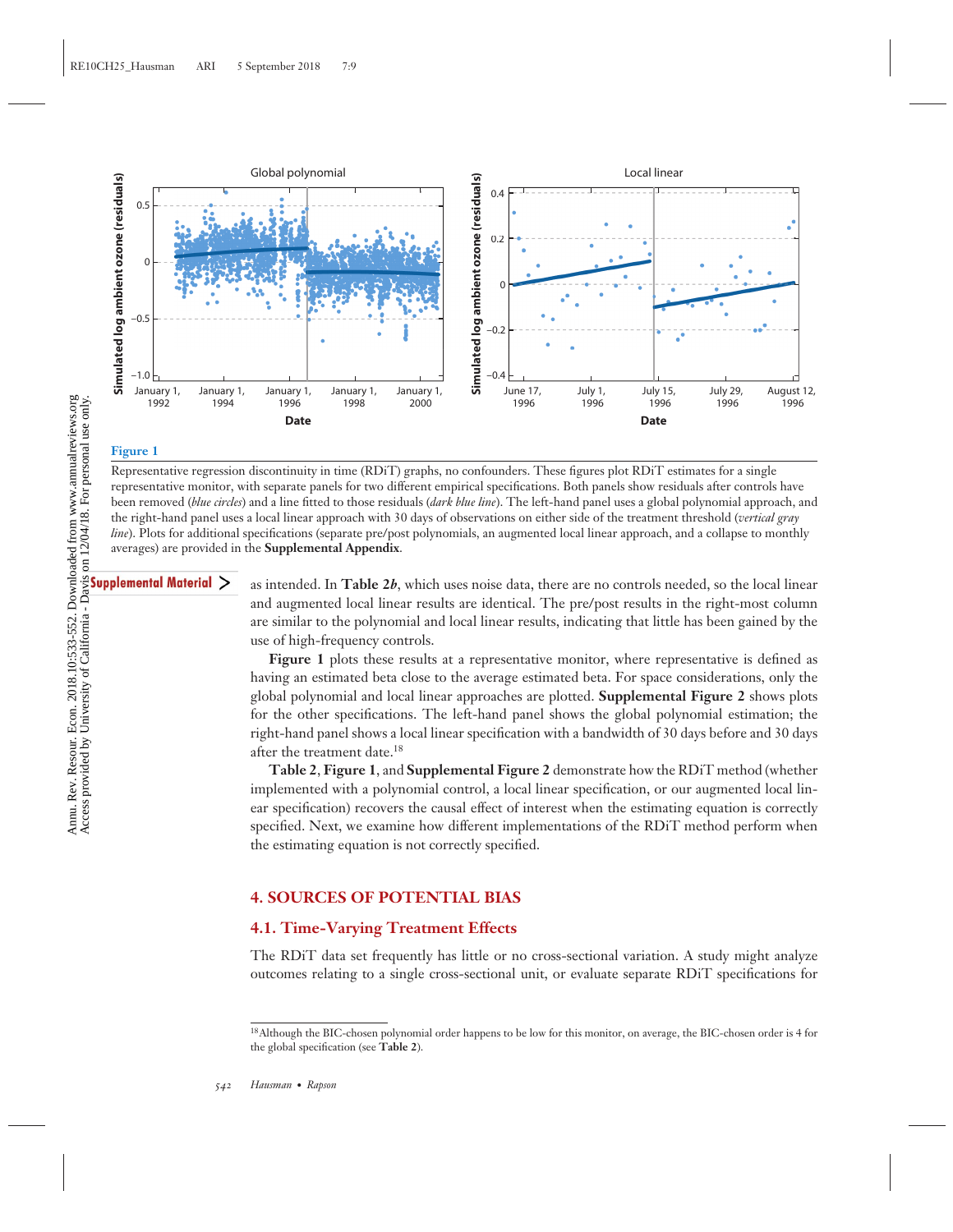each individual cross-sectional unit. In such cases, the researcher has two choices for increasing the sample size: (*a*) increasing the frequency of data (infill or fixed-domain asymptotics) or (*b*) expanding the time window (increasing domain asymptotics). In practice, RDiT practitioners have done both by using, for instance, daily data across several years. Both approaches have limitations. Increasing the frequency of the data will not add much power if the data are serially correlated. Expanding the time window increases the probability of bias, as data are added far from the threshold. This problem is not unique to RDiT; the RD literature has documented the bias/precision trade-off as the sample size increases away from the threshold. However, the problem could be more severe for an RDiT application because there is frequently only one cross-sectional unit.

Consider a time series of daily pollution levels, which will exhibit substantial noise from seasonality and weather—as mentioned in Section 2.2, a common RDiT application is the evaluation of a policy impacting ambient air quality. To absorb the seasonality and weather effects, the researcher will want to include several years of data, necessitating inclusion of observations far from the threshold date when the treatment begins. Two assumptions are then needed. First, the model must be correctly specified. Any potential confounders such as other policy changes, weather events, or changes in pollution from other sources must either be controlled for directly or be sufficiently well-absorbed by the global polynomial approximation. Of the papers we cite, all but one include controls (such as weather) in addition to time trends. Second, the researcher must correctly specify the treatment effect. In particular, she must take a stand on whether the treatment effect is smooth and constant throughout the postperiod, or whether it varies (and, if so, how). Importantly, these two assumptions may interact: The polynomial must be specified such that it is uncorrelated with any unobserved (or misspecified) variation in the treatment effect.

Of particular interest in environmental applications are time-varying treatment effects. A timevarying treatment effect violates the assumption (untestable in the RDiT framework) that the researcher has correctly specified the treatment variable. Again, this potential problem is not unique to RDiT—researchers using cross-sectional RD must address the possibility of heterogeneous treatment effects that vary with the running variable. However, the long sample window frequently used in RDiT (to aid with power) make this problem more relevant than in many cross-sectional RD settings. Recall that most of the literature we examine uses a sample window of multiple years.

All but three of the RDiT papers we examine assume a constant treatment effect in their main specification. Some discuss short-run versus long-run effects qualitatively, and a few examine the possibility of time-varying treatment effects using difference-in-differences. The RDiT method by itself does not allow for direct tests of time-varying treatment; either the researcher must assume how the treatment effect evolves over the sample window, or control units are required.

To demonstrate the impact of a time-varying treatment effect, we next return to the Monte Carlo simulations. We assume the treatment effect is not constant, and that this is not known to the researcher. Suppose the treatment effect lasts a given number of days  $t_{\text{length}} \in [1, n]$ , where *n* is the number of days in the postperiod. After  $t_{\text{length}}$  days, the true treatment effect goes immediately to zero.<sup>19</sup> Assume that, because the researcher does not know the treatment effect varies over time, she models a standard RDiT with a single dummy for the entire posttreatment period (recall that she accurately knows the start date). For this framework, we again estimate a global polynomial with BIC-chosen order and a local linear regression.

<sup>19</sup>In the **Supplemental Appendix**, we consider a smooth decay process, which may accord with adaptive behavior in general equilibrium.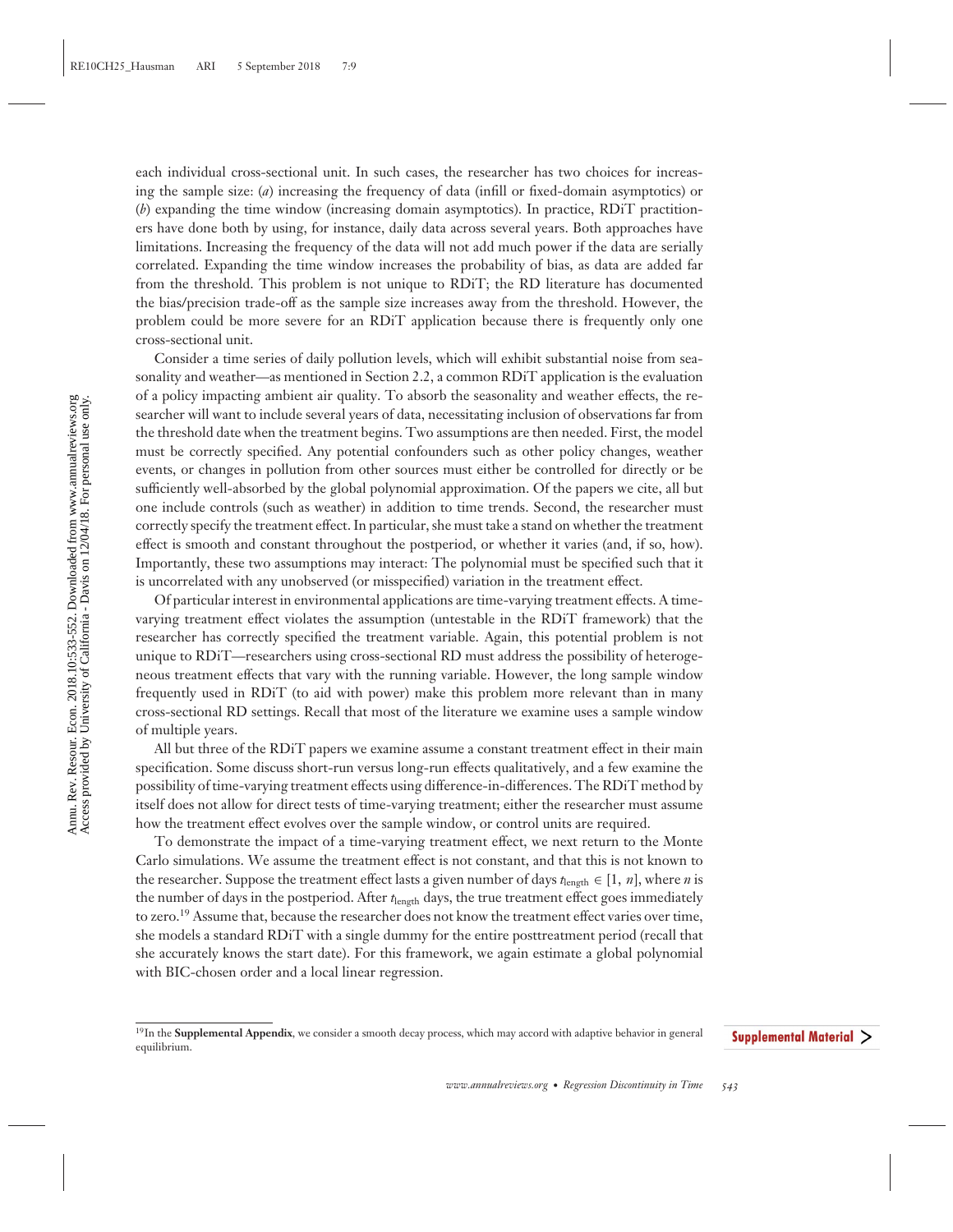|                       | <b>BIC-chosen:</b><br>global | <b>BIC-chosen:</b><br>separate |                     | Augmented    | Pre-/post-,<br>monthly |
|-----------------------|------------------------------|--------------------------------|---------------------|--------------|------------------------|
|                       | polynomials                  | polynomials                    | <b>Local</b> linear | local linear | observations           |
| a. Air quality data   |                              |                                |                     |              |                        |
| <b>Estimated</b> beta | $-0.27$                      | $-0.29$                        | $-0.19$             | $-0.18$      | $-0.15$                |
|                       | (0.11)                       | (0.12)                         | (0.29)              | (0.26)       | (0.11)                 |
| Observations          | 2,822                        | 2,822                          | 59                  | 59           | 96                     |
|                       | (72)                         | (72)                           | (3.5)               | (3.5)        | (1.0)                  |
| Polynomial order      | 5.9                          | 1.7, 2.1                       | NA                  | <b>NA</b>    | NA                     |
|                       | (2.3)                        | $(0.8)$ , $(0.6)$              |                     |              |                        |
| b. Simulated data     |                              |                                |                     |              |                        |
| <b>Estimated</b> beta | $-0.16$                      | $-0.18$                        | $-0.19$             | $-0.19$      | $-0.15$                |
|                       | (0.08)                       | (0.10)                         | (0.51)              | (0.51)       | (0.08)                 |
| Observations          | 2,921                        | 2,921                          | 61                  | 61           | 96                     |
|                       |                              |                                |                     |              |                        |
| Polynomial order      | 1.1                          | 1.0, 1.1                       | NA                  | NA           | NA                     |
|                       | (0.33)                       | $(0.03)$ , $(0.32)$            |                     |              |                        |

**Table 3** Treatment sharply decays after one year,  $\beta_{initial} = -0.2$ , and  $\beta_{long-run} = 0$ 

Each column of this table reports the mean treatment effect coefficient and number of observations across 2,080 regressions; see **Table 2** for details. In contrast to **Table 2**, the true treatment effect of −0.2 lasts only one year, then sharply drops to 0. Resulting estimates are sensitive to the specification, with some estimates too small and others too large.

Abbreviations: BIC, Bayesian information criterion; NA, not applicable.

**Table 3** shows results for a treatment length of one year.<sup>20</sup> The results are sensitive to the specification. The local linear specification performs well, as the treatment effect is constant within the window studied. However, the BIC-chosen global polynomial gives an estimate that could be either too large or too small. In **Table 3***a*, the estimated treatment effect is substantially larger than the true beta, while in **Table 3***b* the estimated effect is somewhat smaller than the true effect. The estimate in **Table 3***b* would accord with intuition that the specification is giving an estimate between the true short-run (−0.2) and long-run (0.0) effects. However, this intuition does not hold in **Table 3***a*. When the treatment lasts for one year with the simulated air quality data, the BICchosen polynomial gives an estimate that is larger  $(-0.27)$  than the true immediate effect  $(-0.2)$ . One explanation is that the polynomial in time adjusts its shape. For the constant-treatment results in **Table 2**, the average polynomial order selected is 4. In contrast, for the time-varying treatment results in **Table 3**, the BIC-selected order is 6. Related concerns regarding the use of high-order polynomial controls have been raised by Gelman & Imbens (2017).

To see the overfitting of the polynomial, **Figure 2** shows a monitor for which the estimated treatment effect (discontinuity in the thin red line) is larger than the true effect (discontinuity in the thick blue line). Because of the noise in the series, this confounder is not apparent in the residuals to which the polynomial is fitted. While around half of the RDiT articles we examine mention the possibility of a difference between short-run and long-run treatment effects, we have not seen discussion of the possibility of bias (from, e.g., the polynomial overfitting). However, it

<sup>20</sup>In the **Supplemental Appendix**, we show results for a treatment length of one month.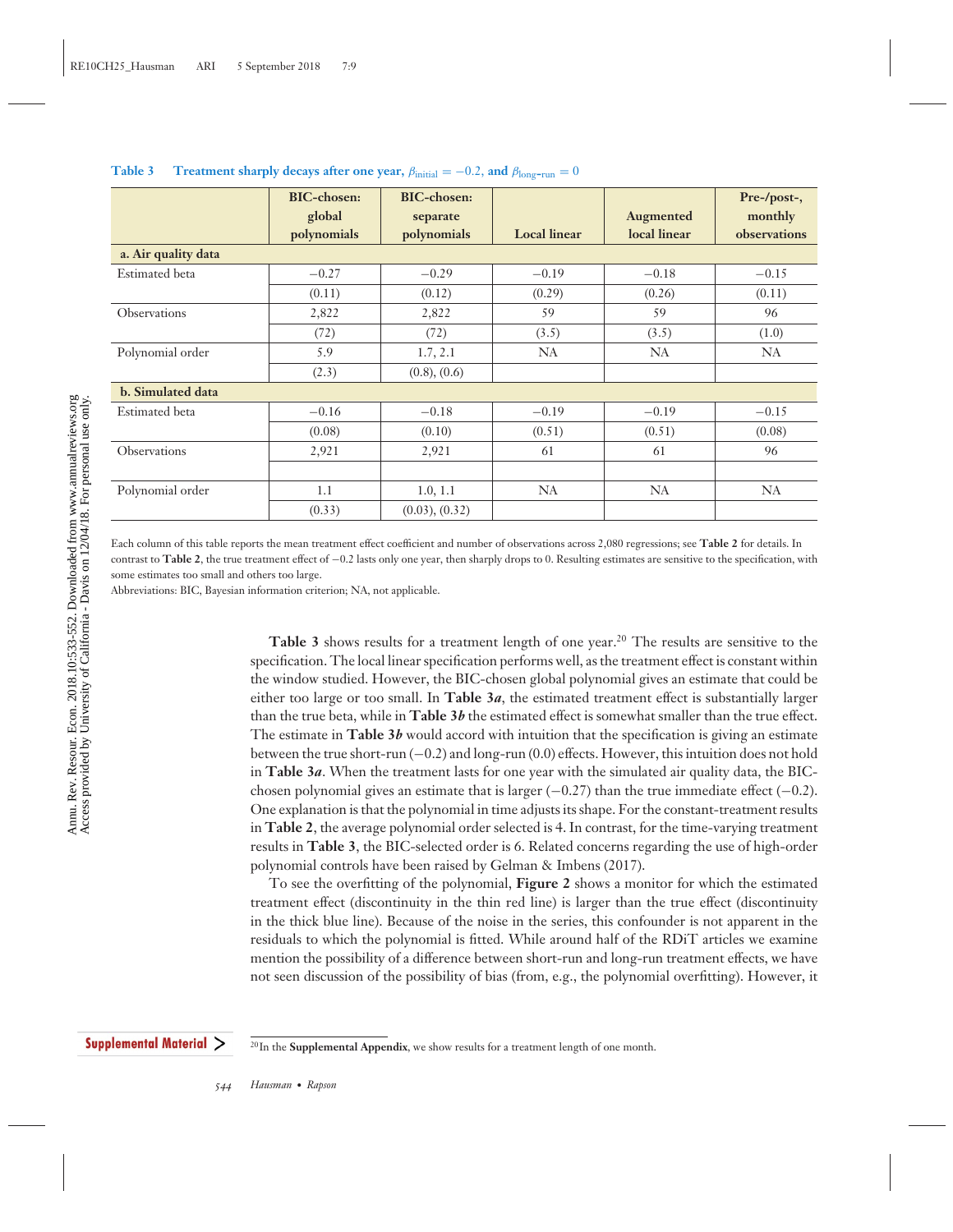

#### **Figure 2**

Global polynomial can overfit when treatment sharply decays. This figure plots the regression discontinuity in time (RDiT) estimate for a representative monitor, with an estimated treatment effect similar to the average in **Table 3***a*. The blue circles plot the residuals (after removing covariates) of log ambient air quality with a simulated treatment effect of −0.2 lasting one year. The thick dark blue line shows the polynomial a researcher would fit when (correctly) modeling the temporary nature of the treatment. The thin red line shows the polynomial a researcher would fit when (incorrectly) modeling the treatment effect as constant. The vertical gray line indicates the threshold, i.e., the date when treatment begins. Four outliers have been used for estimation but dropped from the plot.

appears possible for the estimate to exhibit bias under a time-varying treatment effect, rather than approximating either the short-run or the long-run effect.

As can be seen by comparing **Tables 3** and **Supplemental Table 2**, the estimated effect also varies by the treatment length. To further explore the impact of time-varying treatment effects, we show plots in the **Supplemental Appendix** of the estimated effect for varying treatment lengths and polynomial orders (**Supplemental Figures 3–5**). We also explore a smooth decay process (**Supplemental Table 3**). With the global polynomial approach, we estimate effects both substantially smaller and larger than the true initial effect, depending on the decay process. Because the long-run effect is zero, estimates larger (in absolute value) than the short-run effect are not bounded by the initial and permanent effects. What these simulations make clear is that given a time-varying treatment effect, the global polynomial RDiT estimate may not simply be a weighted average of the short-run and long-run effects, nor is it simply the initial impact local (in time) to the threshold.

Finally, we have motivated these Monte Carlo simulations with the presence of time-varying treatment effects. However, the same Monte Carlo simulations could be used to understand the impact of unobservables correlated with time. For instance, a setting with a constant treatment effect combined with a sharply discontinuous unobservable of equal magnitude (and opposite sign) is observationally equivalent to the sharply discontinuous time-varying treatment effect modeled above. That is, it is easy to imagine settings where unobservables lead to the polynomial overfitting, even with a constant treatment effect.

#### **4.2. Autoregression**

The second potential pitfall we examine in RDiT implementation relates to its use of time-series data, which are likely to exhibit serial dependence. The first implication of this serial dependence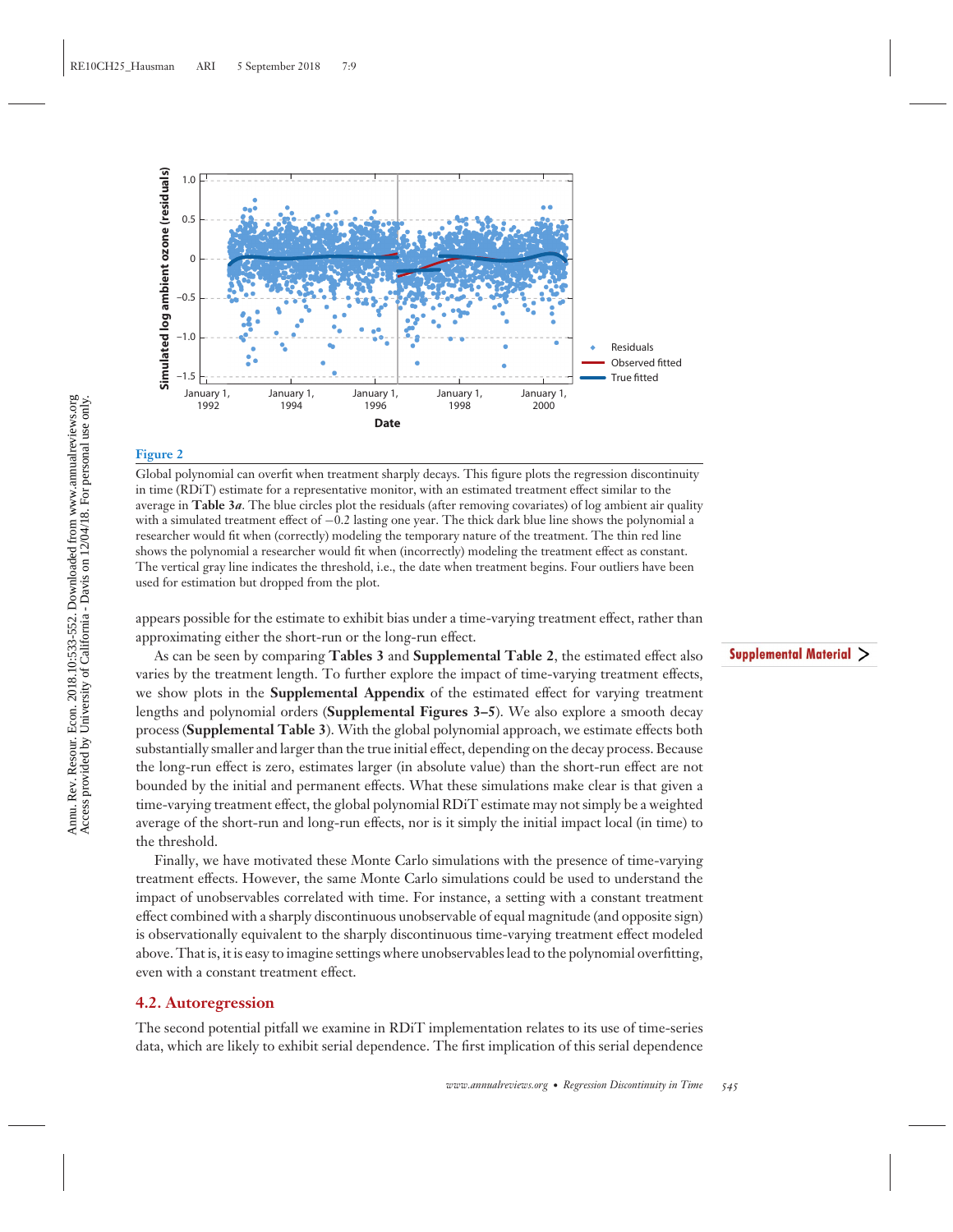relates to inference. If there is serial dependence in the residuals, standard errors must account for it. The existing RDiT literature has generally addressed this by using clustered standard errors. The second implication is that autoregression in the dependent variable (even after accounting for serial correlation in the exogenous variables and the residuals) will impact estimation of short-run versus long-run effects. Local air pollution, for instance, can dissipate in minutes or days or weeks, depending on the pollutant and local atmospheric conditions (MacDonell et al. 2014).

This slow dissipation introduces dynamic effects not generally considered in the RDiT literature [the two exceptions of which we are aware are Chen & Whalley (2012) and Lang & Siler (2013)]. Consider the power plant policy described above, and suppose that the regulation will decrease emissions by  $\beta$ . The researcher observes daily pollution levels in the city for several years before and after the policy change. Assume that plant owners comply on the first date of the policy and there are no other confounders. Finally, suppose that the pollutant of interest dissipates at a rate of  $1 - \alpha$  each day, implying that  $\alpha$  remains from one day to the next. Then on the first day of the new policy, the treatment effect on air pollution levels will be a decrease of  $\beta$ . On the second day, however, the treatment effect will be a combination of lower emissions plus lower pollution left over from the previous day:  $\beta + \beta \cdot \alpha$ . The long-run effect will be  $\frac{\beta}{1-\alpha}$ .

The magnitude of the estimated treatment effect will depend on the specification and on the extent to which identification is being achieved from a discontinuity (i.e., as the bandwidth shrinks toward the threshold) or from time-series variation outside of the neighborhood of the threshold. If the study included only the day immediately before and the day immediately after the policy change, the estimated effect would be the short-run effect. With a longer window, it is not clear what will be recovered. With a longer window, the researcher could include the lagged dependent variable in estimation, then recover both the short-run and long-run effects if the regression is properly specified. However, if the researcher omits the lagged dependent variable, bias arises from a similar source as that of the time-varying treatment effects problem described above. Overfitting of the global polynomial may arise. The degree to which these dynamics will matter in practice depends on how large the true autoregressive coefficient is and on researcher choices about bandwidth and specification. High-frequency data, while allowing for more power, may be more likely to exhibit qualitatively important autoregression. The median frequency of the data used in the publications we examine is daily, and 11 of the 14 articles use daily or hourly data.

To explore how important autoregression might be in the air quality setting, we estimate the autoregressive AR(1) parameters for six pollutants at air quality monitors in the United States using daily data and controlling flexibly for seasonality and weather (**Supplemental Tables 5 and 6**).<sup>21</sup> Overall, we obtain estimates of the AR(1) parameter of 0.3 to 0.5, varying by pollutant.<sup>22</sup>

To examine how RDiT behaves in the presence of autoregression, we simulate an AR(1) process with varying degrees of dependence. The process is given by the following equation:

$$
y_{i,t} \equiv \alpha \cdot y_{i,t,-1} + \beta \cdot \mathbb{1} \{t \ge t_{\text{start}}\} + \varepsilon_{i,t},
$$

where the error component is standard normal. We fix  $\beta = -0.2$  but allow  $\alpha$  to vary from 0.1 to 0.9 in increments of 0.2. **Table 4** shows the estimated treatment effect when the autoregressive component is excluded from the regression.<sup>23</sup>

<sup>21</sup>We use gridded daily weather data from Roberts & Schlenker (2009).

<sup>22</sup>It is possible that some of this estimated autoregression is driven by serially correlated unobservables; see the **Supplemental Appendix**.

<sup>&</sup>lt;sup>23</sup>For these data, note the specifications in the local linear and augmented local linear columns are in practice identical, as there are no controls to include the first step of the augmented local linear. In contrast, if an AR(1) term is included in the first step, the two estimation procedures will not be identical; see the **Supplemental Appendix**.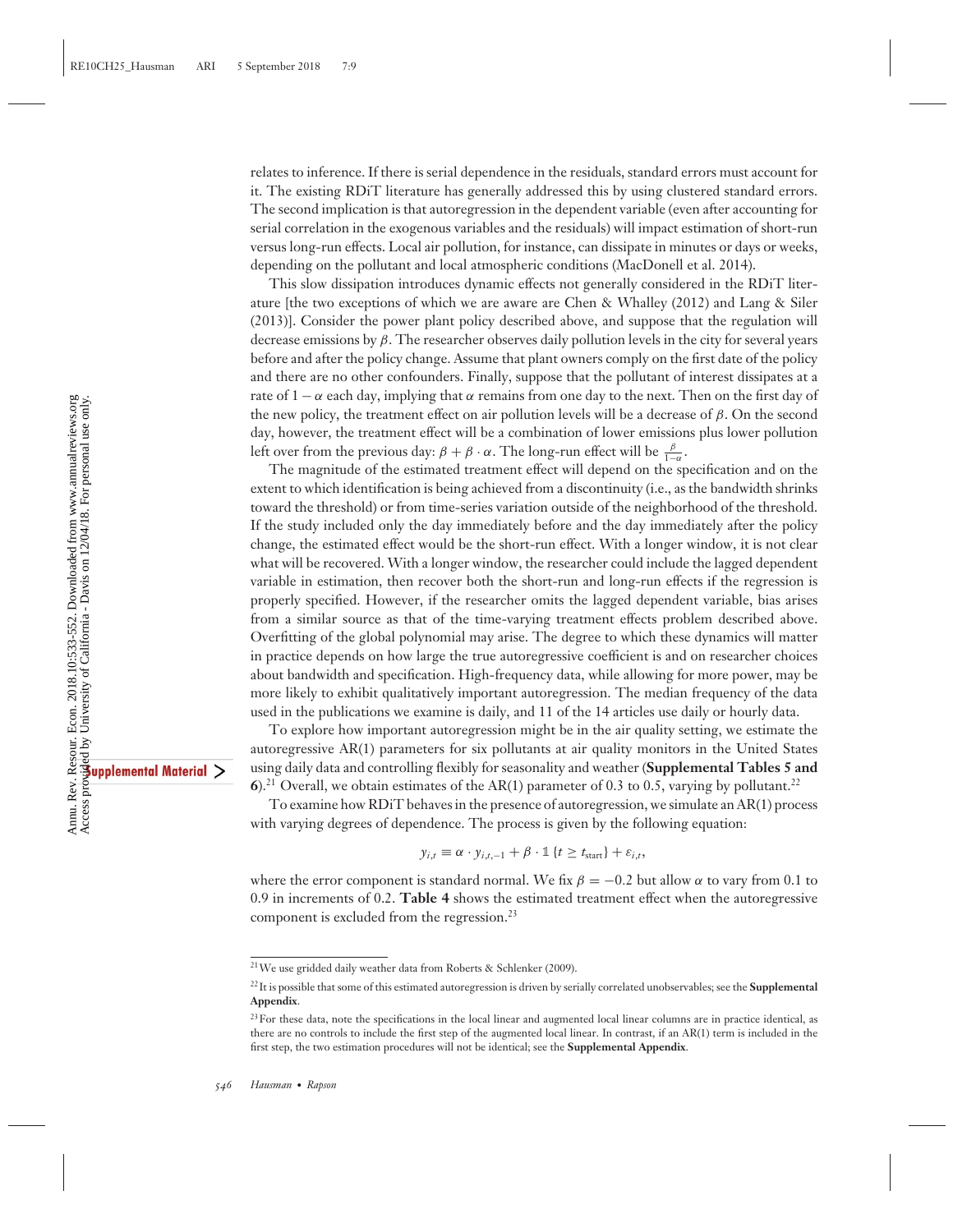|                    | <b>Implied</b>   | <b>BIC-chosen:</b> | BIC-chosen: |         |               | Pre-/post-,  |
|--------------------|------------------|--------------------|-------------|---------|---------------|--------------|
| AR(1)              | long-run         | global             | separate    | Local,  | Augmented:    | monthly      |
| parameter $\alpha$ | treatment effect | polynomial         | polynomials | linear  | local, linear | observations |
| 0.1                | $-0.22$          | $-0.23$            | $-0.22$     | $-0.24$ | $-0.24$       | $-0.21$      |
|                    |                  | (0.08)             | (0.09)      | (0.55)  | (0.55)        | (0.08)       |
| 0.3                | $-0.29$          | $-0.29$            | $-0.29$     | $-0.30$ | $-0.30$       | $-0.28$      |
|                    |                  | (0.11)             | (0.12)      | (0.68)  | (0.68)        | (0.10)       |
| 0.5                | $-0.40$          | $-0.41$            | $-0.40$     | $-0.38$ | $-0.38$       | $-0.39$      |
|                    |                  | (0.16)             | (0.20)      | (0.90)  | (0.90)        | (0.15)       |
| 0.7                | $-0.67$          | $-0.68$            | $-0.67$     | $-0.52$ | $-0.52$       | $-0.65$      |
|                    |                  | (0.38)             | (0.42)      | (1.34)  | (1.34)        | (0.24)       |
| 0.9                | $-2.00$          | $-1.91$            | $-1.90$     | $-0.65$ | $-0.65$       | $-1.96$      |
|                    |                  | (1.37)             | (1.38)      | (2.40)  | (2.40)        | (0.73)       |

**Table 4** Dropping AR(1) term,  $\beta_{initial} = -0.2$ , and  $\beta_{long-run} = \frac{-0.2}{1-\alpha}$ 

Each column of this table reports the mean estimated treatment effect beta across regressions using 1,000 simulated data sets. The true data-generating process follows an AR(1) process with a true initial treatment effect of  $-0.2$ , and therefore, a long-run treatment effect of  $-0.2/(1-\alpha)$ . The estimation procedure does not include a lagged-dependent variable; as such, the table shows the impact of incorrectly ignoring a dynamic process. In general, the estimated beta coefficient approximates the long-run, rather than the short-run, treatment effect.

Abbreviation: BIC, Bayesian information criterion.

In general, the estimated effect approximates the long-run, rather than the short-run, effect perhaps because the treatment effect approaches the long-run impact after only a few days. In this context, the long-run treatment effect may be more policy relevant. The policy maker is likely to be more interested in the stock of pollutants to which the population is exposed than to the flow of pollutants on any given day, so the retrieved effect may be of more policy relevance than the immediate effect. However, this aspect of the estimates in **Table 4** highlights that identification of the treatment effect in an RDiT setting is not achieved narrowly at the threshold, but rather relies on observations away from the threshold.

To uncover the true dynamic process, the researcher would need to include the lagged dependent variable in her regression. These estimates are provided in **Supplemental Table 7**. As expected, the BIC-chosen global polynomial gives accurate estimates of  $\hat{\beta}$  and  $\hat{\alpha}$ , allowing the researcher to retrieve both the true short-run and long-run effects. The local linear also performs well, although with noise (as expected) and a downward bias on  $\hat{\alpha}$  (typical for autoregression estimation in small samples). Note that when the data are collapsed to the monthly level, these two effects are not separable, and the estimated treatment effect is closer to the long-run effect.

In this section we have explored how an autoregressive process ought to be considered by the researcher.<sup>24</sup> However, we have not yet discussed a closely related phenomenon: serial correlation in  $\varepsilon_{it}$ . The concentration of local pollutants may exhibit time dependence either due to its own natural decay rate or due to the persistence of factors that augment or dissipate it. For example, ozone is created as a function of ambient air temperature, which exhibits its own time dependence.

<sup>&</sup>lt;sup>24</sup>Of course, the dispersion of pollutants in the atmosphere cannot be completely modeled by the inclusion of a laggeddependent variable. The dispersion is a function of weather (e.g., wind speeds and the existence of a thermal inversion) and the properties of the specific chemical compound of interest. What these simplified AR(1) simulations are meant to show is that dynamics in the endogenous variable introduce a type of time-varying treatment effect, which the researcher should address explicitly.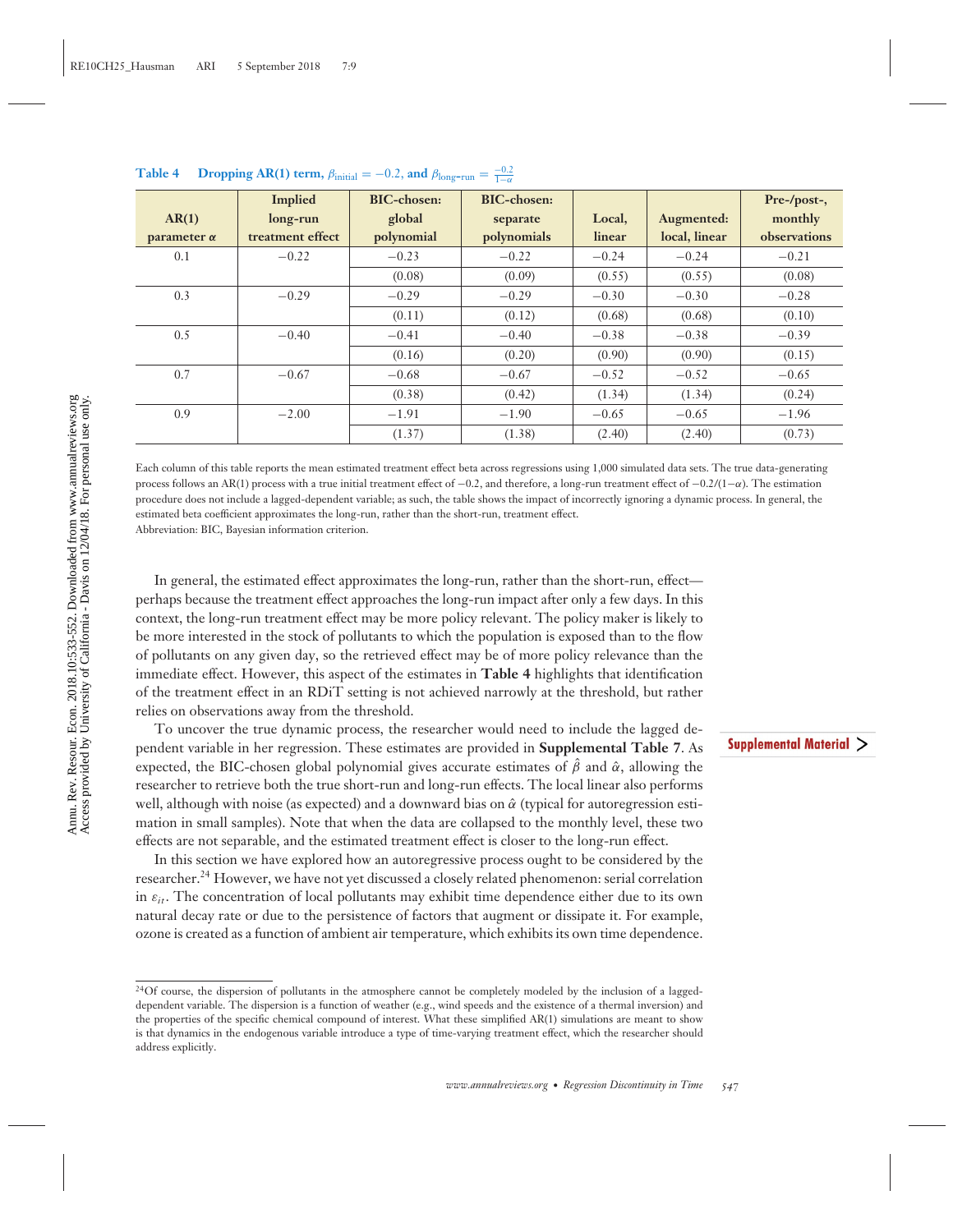The researcher needs to think carefully about serial dependence in both  $\varepsilon_{it}$  and possibly  $y_{it}$  [via AR(1)]. If there is only serial dependence in  $\varepsilon_{it}$ , and not autoregression, then including a laggeddependent variable would be a misspecification. In short, time dependence in the data-generating process may occur via different channels. When deploying the RDiT approach, decisions that the researcher makes may affect both the probability that the retrieved treatment effect estimate is biased and also its proper interpretation.

#### **4.3. Sorting and Anticipation Effects**

Finally, in a cross-sectional RD, a density test (e.g., McCrary 2008) is a key check for sorting behavior. It is generally used to rule out selection into or out of treatment, thus making it unnecessary to further control for it. When time is the running variable, however, it is generally not possible to test for such behavior around the threshold. While the researcher can check for discontinuities in other covariates at the threshold and for discontinuities in the outcome variable at other thresholds, the researcher cannot check for discontinuities in the conditional density of the running variable. That the density of the running variable (time) is uniform renders such tests logically irrelevant.

Consider the hypothetical power plant example. In this RD, the outcome variable would be air quality in a city, and the unit of observation would be a daily pollution monitor reading in that city. One could imagine a type of sorting in which power plants change their behavior to avoid the policy or to preemptively comply. For instance, some of the plants could decide to install the emissions control device early. Thus, the plant would be treated in the preperiod—this is analogous to the test scores example of a canonical RD in which an untreated student successfully changes her behavior in order to be treated. However, in the RDiT case there is an important difference relating to the researcher's ability to identify this behavior. With a cross-sectional RD, one can test for these effects (via the McCrary test, for example), but in RDiT with time-series data, it is untestable.

As a result, estimates retrieved from RDiT are of a compound effect: the causal treatment effect of interest (i.e., what we try to retrieve from, say, an RCT) and any unobserved sorting/ anticipation/adaptation/avoidance effects that may exist but cannot be tested for. The extent to which the results should be interpreted solely as the causal treatment effect of interest depends on the researcher's ability to make a compelling case that the sorting effects are not present. Furthermore, the absence of these effects is a necessary but insufficient condition for identification, as we discussed above.

#### **5. RECOMMENDATIONS AND CONCLUSION**

We have demonstrated that the RDiT differs in conceptualization and in implementation from the cross-sectional RD. **Table 5** summarizes pitfalls that the RDiT researcher may encounter. Empirical researchers wishing to use RDiT ought to expose their assumptions to many opportunities to fail. Below, we offer a checklist along the lines of that in Lee & Lemieux (2010) applied to the context of RDiT. Recall that we have identified three main features of the RDiT setting that may induce bias: time-varying treatment effects, autoregression, and selection into or out of treatment. So, in addition to the standard cross-sectional RD diagnostics, researchers using RDiT should make every effort to test for and eliminate potential bias from those sources. Our recommendations focus on these issues. While there is some overlap with the suggestions from Lee & Lemieux (2010), the recommendations serve a different purpose in the context of time-series data. Additional suggestions from those authors should also be deployed whenever relevant.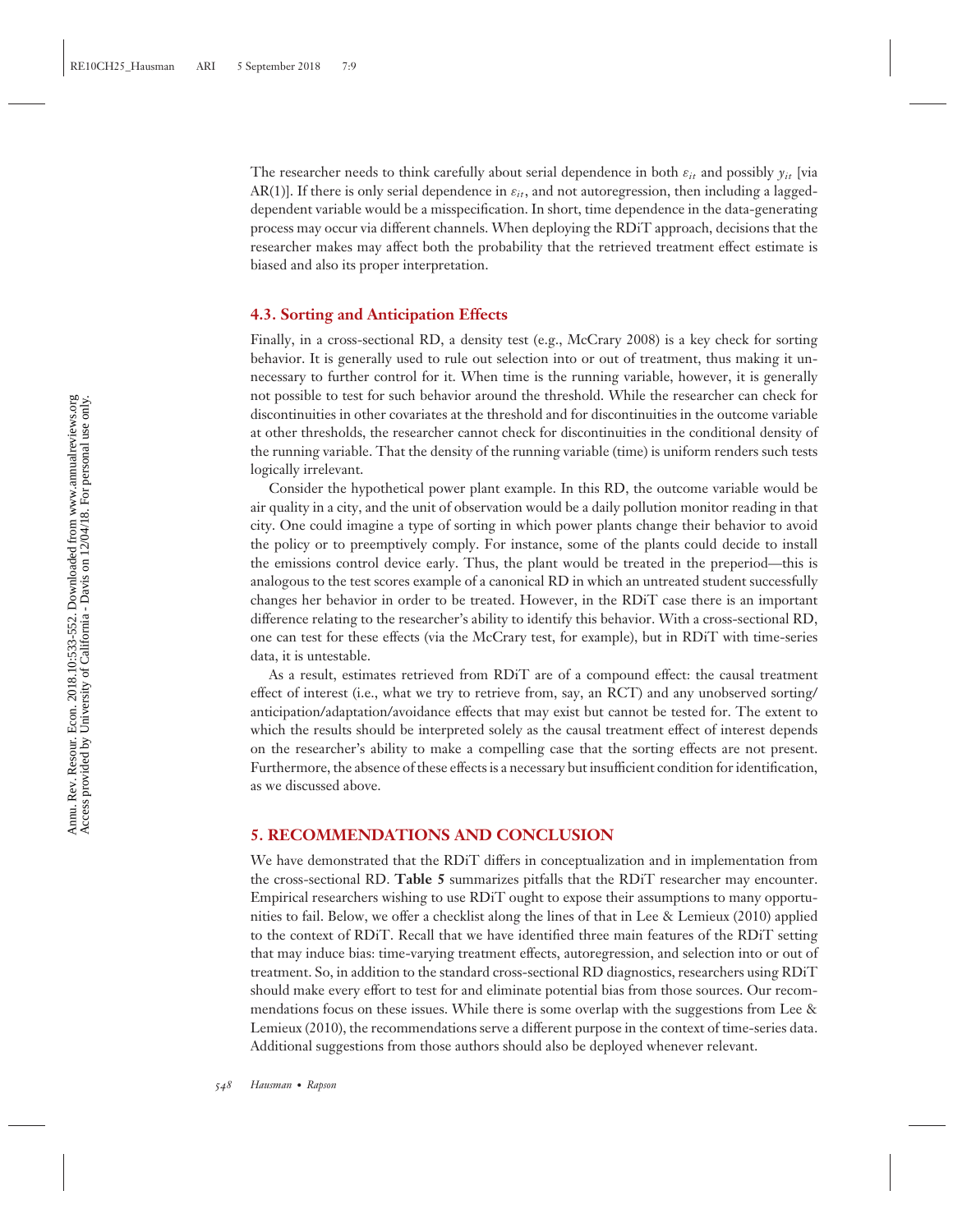| Potential pitfalls                 | <b>Intuition</b>                                                                                                                                                                    |
|------------------------------------|-------------------------------------------------------------------------------------------------------------------------------------------------------------------------------------|
| Unobservables correlated with time | Covariates are more important than in many cross-sectional regression discontinuities.                                                                                              |
|                                    | Even with covariates included, bias is possible-for instance, a global polynomial control<br>may overfit.                                                                           |
| Time-varying treatment effects     | Misspecification of the treatment effect will lead to bias, particularly when using a global                                                                                        |
|                                    | polynomial control.                                                                                                                                                                 |
| Autoregressive properties          | Short- and long-run treatment effects will differ.                                                                                                                                  |
|                                    | Unless the nature of autoregression is known, estimates could approximate the short- or                                                                                             |
|                                    | long-run effects, or neither.                                                                                                                                                       |
| Selection and strategic behavior   | The running variable follows a uniform distribution across the discontinuity. It is thus<br>impossible to test for sorting/selection around the threshold (e.g., the McCrary test). |

#### **Table 5 Summary of potential pitfalls for regression discontinuity in time practitioners**

- 1. Plot the raw data or residuals after removing covariates (e.g., weather). Overlay the various polynomial and local linear controls. If results differ across alternate time trends, it may be a sign of time-varying treatment effects.
- 2. Present several robustness checks.When using a global polynomial, recognize the possibility of overfitting. Show robustness to polynomial order and robustness to alternative local linear bandwidths.<sup>25</sup>
- 3. Conduct placebo tests. Estimate parallel RDs on nearby geographical areas that were not subject to the treatment and using other dates.
- 4. Plot a parallel RD estimated on control variables (e.g., weather, economic activity) to demonstrate continuity.
- 5. Estimate a "donut" RD (removing observations near the threshold; see Barreca et al. 2011) to mitigate concerns about short-run selection/anticipation/avoidance effects.
- 6. Test for the presence of autoregression in the outcome variable of interest using preintervention data. If it is present, consider including the lagged-dependent variable as a regressor, and consult the time-series literature for additional options.
- 7. Consider deploying our augmented local linear methodology to increase power of the local linear specification. This two-step procedure uses the full sample to identify important regressors (e.g., temperature, various fixed effects), then estimates the conditioned second stage on a smaller sample bandwidth.<sup>26</sup> This procedure eliminates the need for a global polynomial and the overfitting concerns that accompany its use.

Many of these strategies have been deployed by some of the articles we cite, although not in a comprehensive way. **Table 6** displays the proportion of publications using these strategies. It is worth noting that, frequently, the robustness check is mentioned, but results are not shown; we include these instances in our counts. Passing these diagnostic tests is necessary but insufficient for identification, so consumers of RDiT should evaluate the evidence as they would any quasiexperimental evidence. There is no set of tests that, if passed, indicate that the desired causal effect has been retrieved. Instead, one must assess the preponderance of evidence, keeping in mind that

<sup>&</sup>lt;sup>25</sup> In addition to multiple columns for different regression specifications, a plot of estimated treatment effects across bandwidths, as in figure 18 of Lee & Lemieux (2010), is informative.

<sup>&</sup>lt;sup>26</sup>Low power may be unavoidable in the augmented local linear specification. It is important to recognize that this is simply a feature of an RDiT that has little or no cross-sectional variation in the treatment status.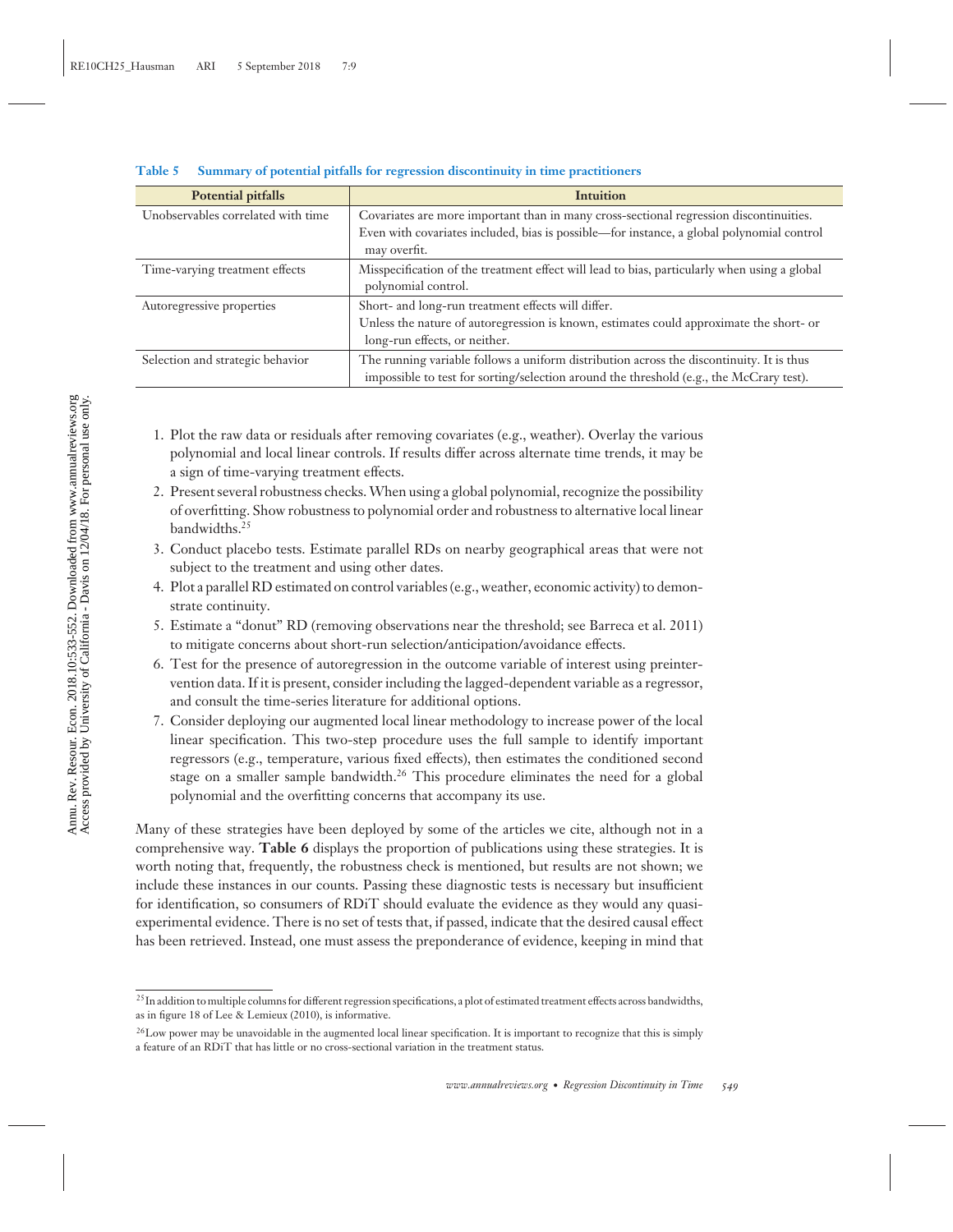#### **Table 6 Robustness checks used in the economics literature**

|                                                                                    | Proportion of |
|------------------------------------------------------------------------------------|---------------|
| <b>Check</b>                                                                       | publications  |
| Plot of data                                                                       | 0.79          |
| Robustness: bandwidth or polynomial order                                          | 0.79          |
| Placebo                                                                            | 0.29          |
| Regression discontinuity on continuous controls (e.g., weather, economic activity) | 0.36          |
| Donut regression discontinuity                                                     | 0.14          |
| Test for autoregression                                                            | 0.14          |
| Augmented local linear                                                             | 0.14          |

We count the proportion of publications that conduct each check out of the 14 articles listed in **Table 1**. We include checks mentioned by the authors but not shown. It is worth noting that, whereas 79% of the studies conduct some sort of robustness check on either the bandwidth or the polynomial order, only 43% conduct checks on both the bandwidth and the polynomial order. Also, several studies conduct sensitivity to a polynomial of, e.g., order 7 versus 8 but not a lower order; both higher-order specifications may overfit.

certain features in the data-generating process will lead to different potential biases (or require stronger assumptions).

In this review, we have articulated reasons why using time as the running variable in a regression discontinuity design, an increasingly popular empirical strategy, is worth closer examination and a deeper understanding. RDiT requires assumptions for identification that are often strong and inherently untestable. When  $N = 1$ , RDiT approaches should be considered as being more like event studies or prepost analyses than like randomized controlled trials. Publications should state clearly the extent to which identification relies upon observations far away from the threshold and should explore whatever options are available to mitigate concerns about autoregression and dynamic behavior. Although RD designs have been a tremendously valuable addition to the suite of identification strategies, we must also recognize that the RDiT framework strays in important ways from the experimental ideal.

#### **DISCLOSURE STATEMENT**

The authors are not aware of any affiliations, memberships, funding, or financial holdings that might be perceived as affecting the objectivity of this review.

#### **ACKNOWLEDGMENTS**

We thank Michael Anderson, Max Auffhammer, Severin Borenstein, Matias Cattaneo, Lucas Davis, Stephen Holland, Ryan Kellogg, Doug Miller, and Jeff Smith for helpful comments. We also thank UC Berkeley's Energy Institute at Haas, where D.S.R. was a visitor while this research was conducted.

#### **LITERATURE CITED**

- Anderson ML. 2014. Subways, strikes, and slowdowns: the impacts of public transit on traffic congestion. *Am. Econ. Rev.* 104(9):2763–96
- Auffhammer M, Kellogg R. 2011. Clearing the air? The effects of gasoline content regulation on air quality. *Am. Econ. Rev.* 101(6):2687–722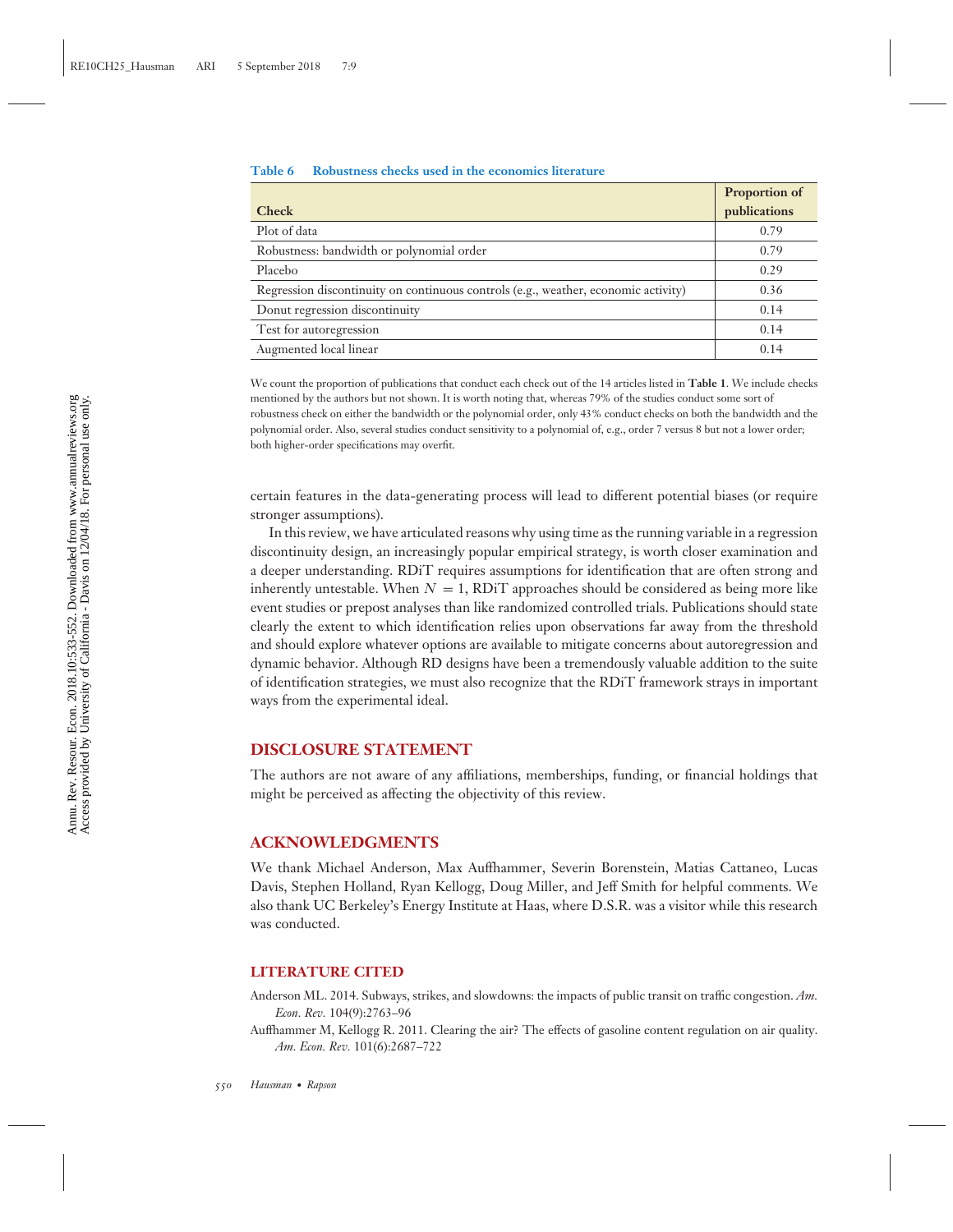- Barreca A, Guldi M, Lindo JM, Waddell GR. 2011. Saving babies? Revisiting the effect of very low birth weight classification. *Q. J. Econ.* 126(4):2117–23
- Bento A, Kaffine D, Roth K, Zaragoza-Watkins M. 2014. The effects of regulation in the presence of multiple unpriced externalities: evidence from the transportation sector. *Am. Econ. J. Econ. Policy* 6(3):1–29
- Burger NE, Kaffine DT, Yu B. 2014. Did California's hand-held cell phone ban reduce accidents? *Transp. Res. A* 66(1):162–72
- Busse MR, Silva-Risso J, Zettelmeyer F. 2006. \$1,000 cash back: the pass-through of auto manufacturer promotions. *Am. Econ. Rev.* 96(4):1253–70
- Busse MR, Simester DI, Zettelmeyer F. 2010. "The best price you'll ever get": the 2005 employee discount pricing promotions in the U.S. automobile industry. *Mark. Sci.* 29(2):268–90
- Chen X, John G, Hays JM, Hill AV, Geurs SE. 2009. Learning from a service guarantee quasi-experiment. *J. Mark. Res.* 46(5):584–96
- Chen Y, Whalley A. 2012. Green infrastructure: the effects of urban rail transit on air quality. *Am. Econ. J. Econ. Policy* 4(1):58–97
- Dasgupta S, Laplante B, Mamingi N. 2001. Pollution and capital markets in developing countries. *J. Environ. Econ. Manag.* 42:310–35
- Davis LW. 2008. The effect of driving restrictions on air quality in Mexico City. *J. Political Econ.* 116(1):38– 81
- Davis LW, Kahn ME. 2010. International trade in used vehicles: the environmental consequences of NAFTA. *Am. Econ. J. Econ. Policy* 2(4):58–82
- De Paola M, Scoppa V, Falcone M. 2013. The deterrent effects of the penalty points system for driving offences: a regression discontinuity approach. *Empir. Econ.* 45:965–85
- Gallego F, Montero J-P, Salas C. 2013. The effect of transport policies on car use: evidence from Latin American cities. *J. Public Econ.* 107:47–62
- Gelman A, Imbens G. 2017. Why high-order polynomials should not be used in regression discontinuity designs. *J. Bus. Econ. Stat.* **<https://doi.org/10.1080/07350015.2017.1366909>**
- Grainger CA, Costello CJ. 2014. Capitalizing property rights insecurity in natural resource assets. *J. Environ. Econ. Manag.* 67(2):224–40
- Hahn J, Todd P, Van der KlaauwW. 2001. Identification and estimation of treatment effects with a regressiondiscontinuity design. *Econometrica* 69(1):201–9
- Hamilton JT. 1995. Pollution as news: media and stock market reactions to the toxics release inventory data. *J. Environ. Econ. Manag.* 28:98–113
- Imbens GW, Lemieux T. 2008. Regression discontinuity designs: a guide to practice. *J. Econom.* 142:615– 35
- Ito K. 2015. Asymmetric incentives in subsidies: evidence from a large-scale electricity rebate program. *Am. Econ. J. Econ. Policy* 7(3):209–37
- Jacob R, Zhu P, Somers M-A, Bloom H. 2012. *A practical guide to regression discontinuity*. Work. Pap., MDRC, Oakland, CA
- Konar S, Cohen MA. 1997. Information as regulation: the effect of community right to know laws on toxic emissions. *J. Environ. Econ. Manag.* 32:109–24
- Lang C, Siler M. 2013. Engineering estimates versus impact evaluation of energy efficiency projects: regression discontinuity evidence from a case study. *Energy Policy* 61:360–70
- Lee DS. 2008. Randomized experiments from non-random selection in U.S. House elections. *J. Econom.* 142:675–97
- Lee DS, Lemieux T. 2010. Regression discontinuity designs in economics. *J. Econ. Lit.* 48:281–355
- MacDonell M, Raymond M, Wyker D, Finster M, Chang Y-S, et al. 2014. *Mobile sensors and applications for air pollutants*. Rep. EPA/600/R-14/051, Environ. Prot. Agency, Washington, DC. **[https://cfpub.epa.](https://cfpub.epa.gov/si/si_public_record_report.cfm?dirEntryId=273979) [gov/si/si\\_public\\_record\\_report.cfm?dirEntryId](https://cfpub.epa.gov/si/si_public_record_report.cfm?dirEntryId=273979)=273979**
- McCrary J. 2008. Manipulation of the running variable in the regression discontinuity design: a density test. *J. Econom.* 142:698–714
- Roberts W, Schlenker MJ. 2009. Nonlinear temperature effects indicate severe damages to U.S. crop yields under climate change. *PNAS* 106(37):15594–98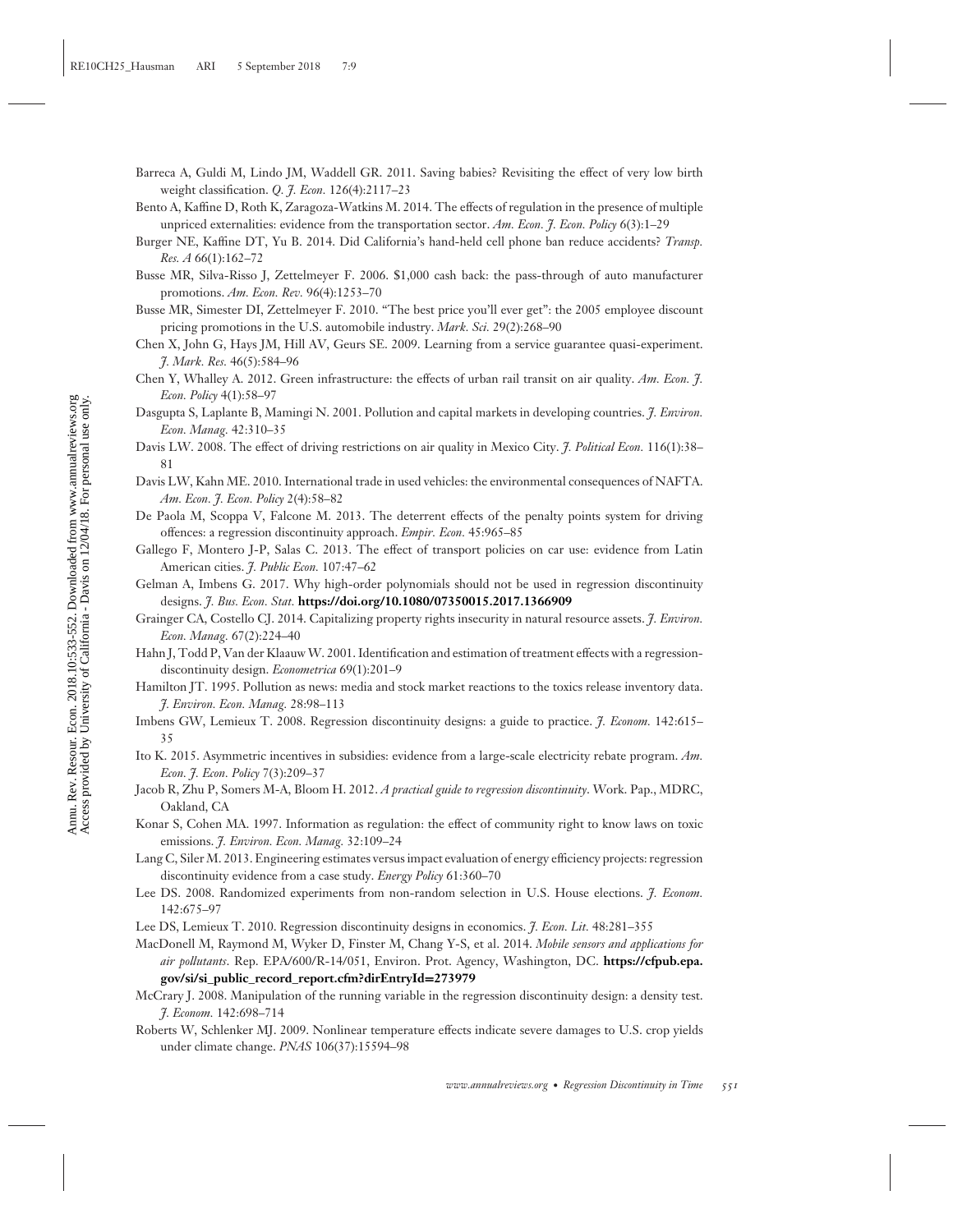- Rubin DB. 1974. Estimating causal effects of treatments in randomized and nonrandomized studies. *J. Educ. Psychol.* 66(5):688–701
- Shadish WR, Cook TD, Campbell DT. 2002. *Experimental and Quasi-Experimental Designs for Generalized Causal Inference*. Boston: Houghton Mifflin

Splawa-Neyman J. 1990 (1923). *On the application of probability theory to agricultural experiments. Essay on principles. Section 9*, transl. DM Dabrowska, TP Speed, in *Stat. Sci*. 5(4):465–72 (from Polish)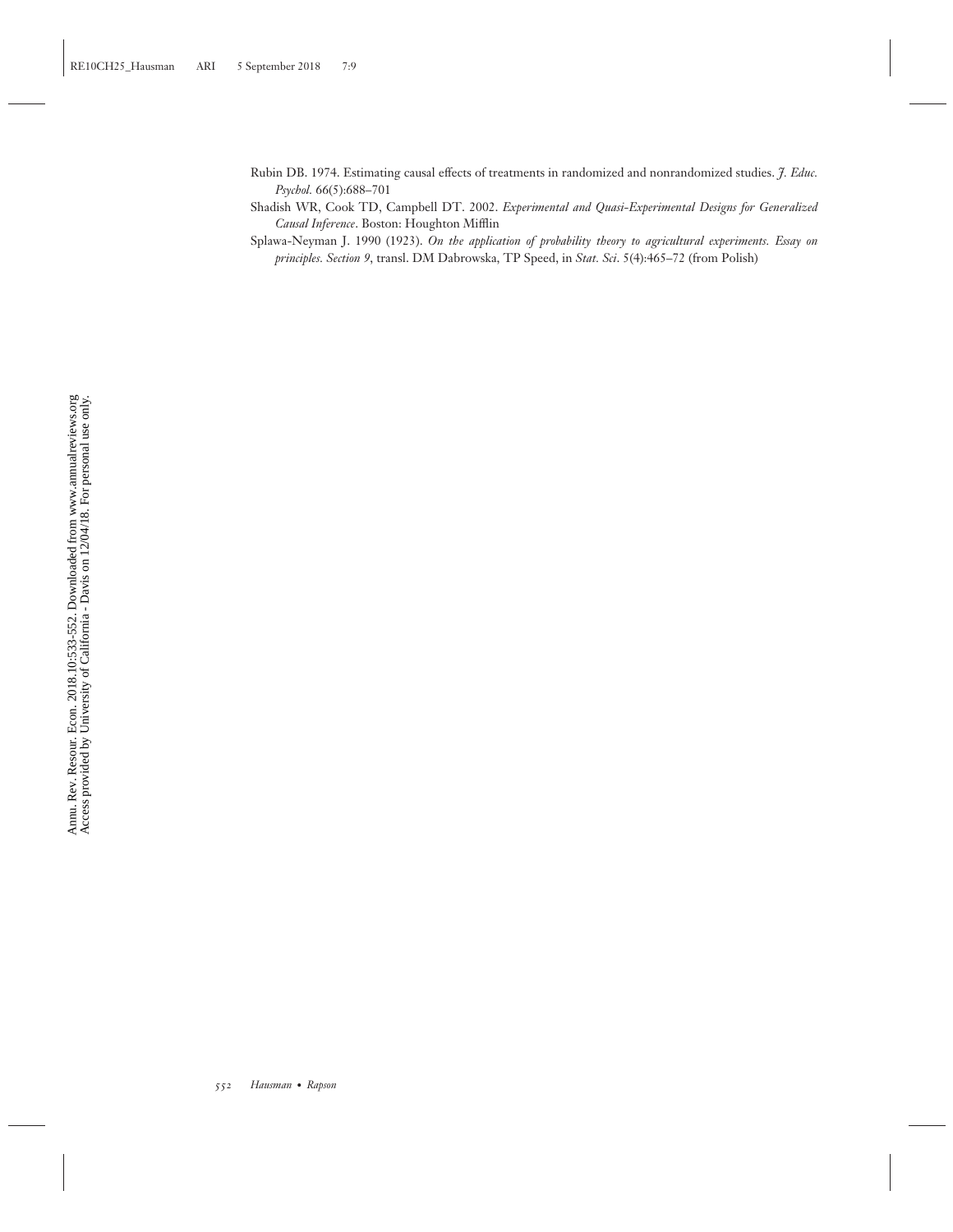**Annual Review of Resource Economics**

# Volume 10, 2018 Contents

## **Autobiographical**

| The Personal Journey of a Resource Economist |  |
|----------------------------------------------|--|
|                                              |  |

## **Agricultural Economics**

| Opportunities and Challenges for Big Data in Agricultural and<br><b>Environmental Analysis</b><br>Alfons Weersink, Evan Fraser, David Pannell, Emily Duncan, and Sarah Rotz 19 |
|--------------------------------------------------------------------------------------------------------------------------------------------------------------------------------|
| Organic Agriculture, Food Security, and the Environment                                                                                                                        |
| Separating Myth from Reality: An Analysis of Socially Acceptable<br><b>Credence Attributes</b>                                                                                 |
| Information, Incentives, and Government Intervention for Food Safety                                                                                                           |
| Global Alcohol Markets: Evolving Consumption Patterns, Regulations,<br>and Industrial Organizations                                                                            |
| Globalization of Agriculture                                                                                                                                                   |
| Twenty-First-Century Trade Agreements and the Owl of Minerva                                                                                                                   |
| Adoption of Labor-Saving Technologies in Agriculture                                                                                                                           |
| Are Cattle Markets the Last Frontier? Vertical Coordination in<br><b>Animal-Based Procurement Markets</b>                                                                      |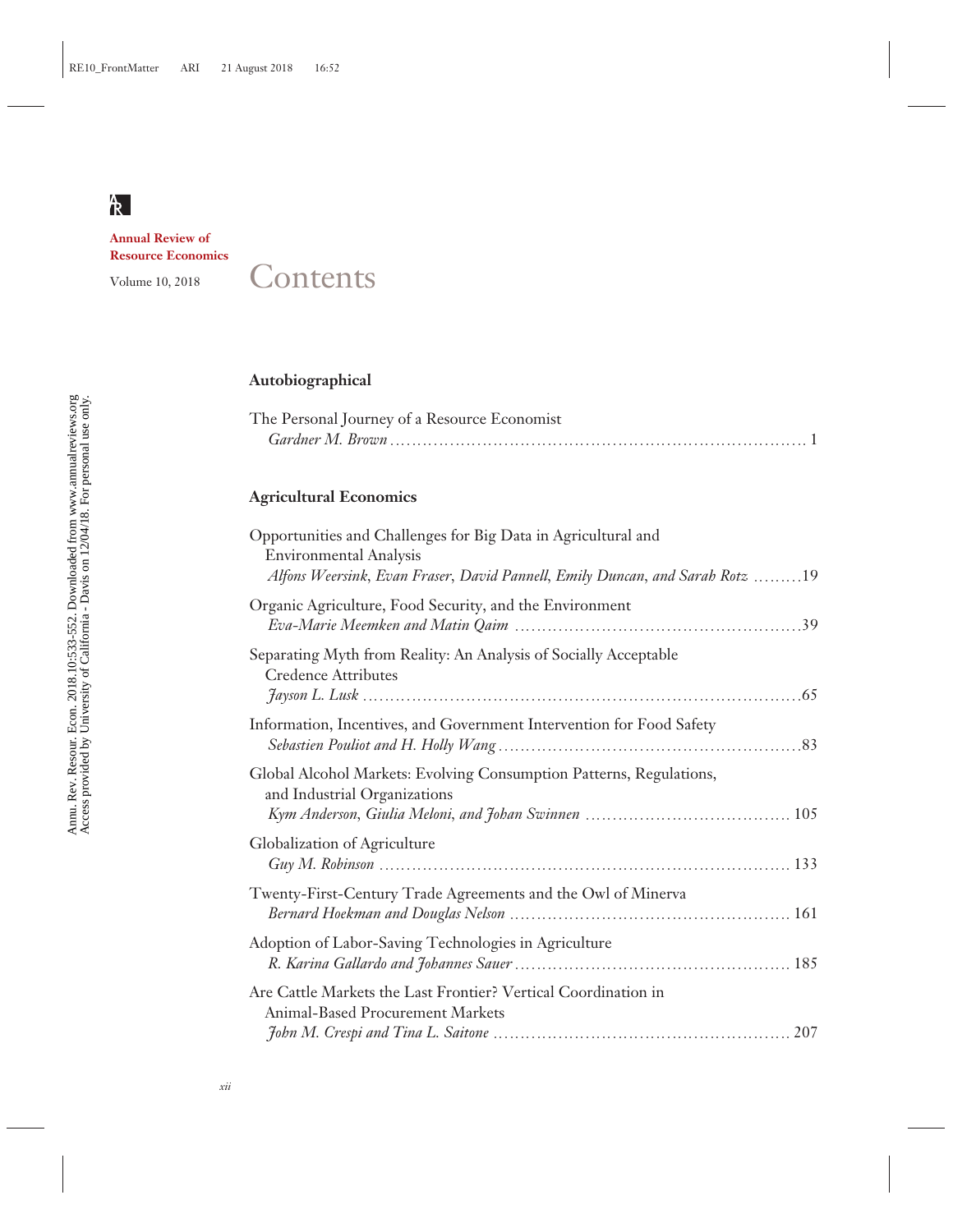| for Market Power and Sector Performance                                                                                              |     |
|--------------------------------------------------------------------------------------------------------------------------------------|-----|
| Marketing as a Risk Management Mechanism with Applications in<br>Agriculture, Resources, and Food Management                         |     |
| <b>Development Economics</b>                                                                                                         |     |
| The Impact of Gender Inequality on Economic Performance in<br><b>Developing Countries</b>                                            | 279 |
| An Assessment of Experimental Evidence on Agricultural Technology<br><b>Adoption in Developing Countries</b>                         |     |
| The Historical Evolution of Alternative Metrics for Developing<br>Countries' Food and Agriculture Policy Assessment                  |     |
| <b>Environmental Economics</b>                                                                                                       |     |
| <b>International Climate Change Policy</b>                                                                                           |     |
| Identifying the Economic Impacts of Climate Change on Agriculture<br>Colin Carter, Xiaomeng Cui, Dalia Ghanem, and Pierre Mérel  361 |     |
| Efficacy of Command-and-Control and Market-Based Environmental<br><b>Regulation in Developing Countries</b>                          |     |
| Social Norms and the Environment                                                                                                     |     |
| The Effect of Corporate Environmental Performance on Corporate<br><b>Financial Performance</b>                                       |     |
| The Economics of Species Conservation                                                                                                |     |

*Amy W. Ando and Christian Langpap* **♣♣♣♣♣♣♣♣♣♣♣♣♣♣♣♣♣♣♣♣♣♣♣♣♣♣♣♣♣♣♣♣♣♣♣♣♣♣♣♣♣♣♣♣♣♣♣♣♣♣♣♣♣** 445

Increasing Concentration in the Agricultural Supply Chain: Implications